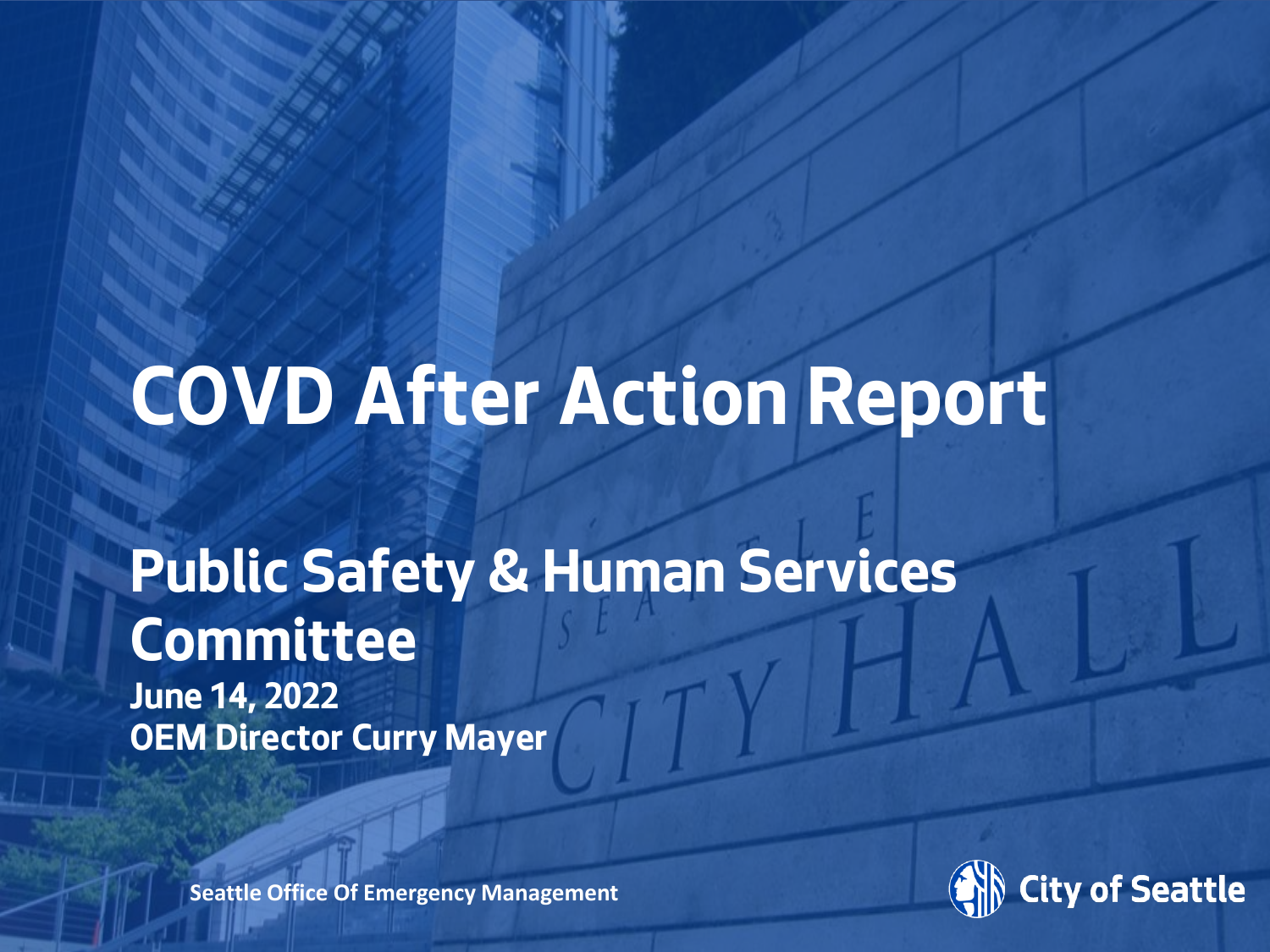# **After Action Process**

- After an emergency response or exercise review operations
- Normal part of process to ensure strengths and areas where improvement needed captured
- Not a "grade" or process for pointing out what went wrong
- Ensures continuous improvement
- Seattle ahead of Regional partners in process
	- Some recommendations based on actions partners will take.

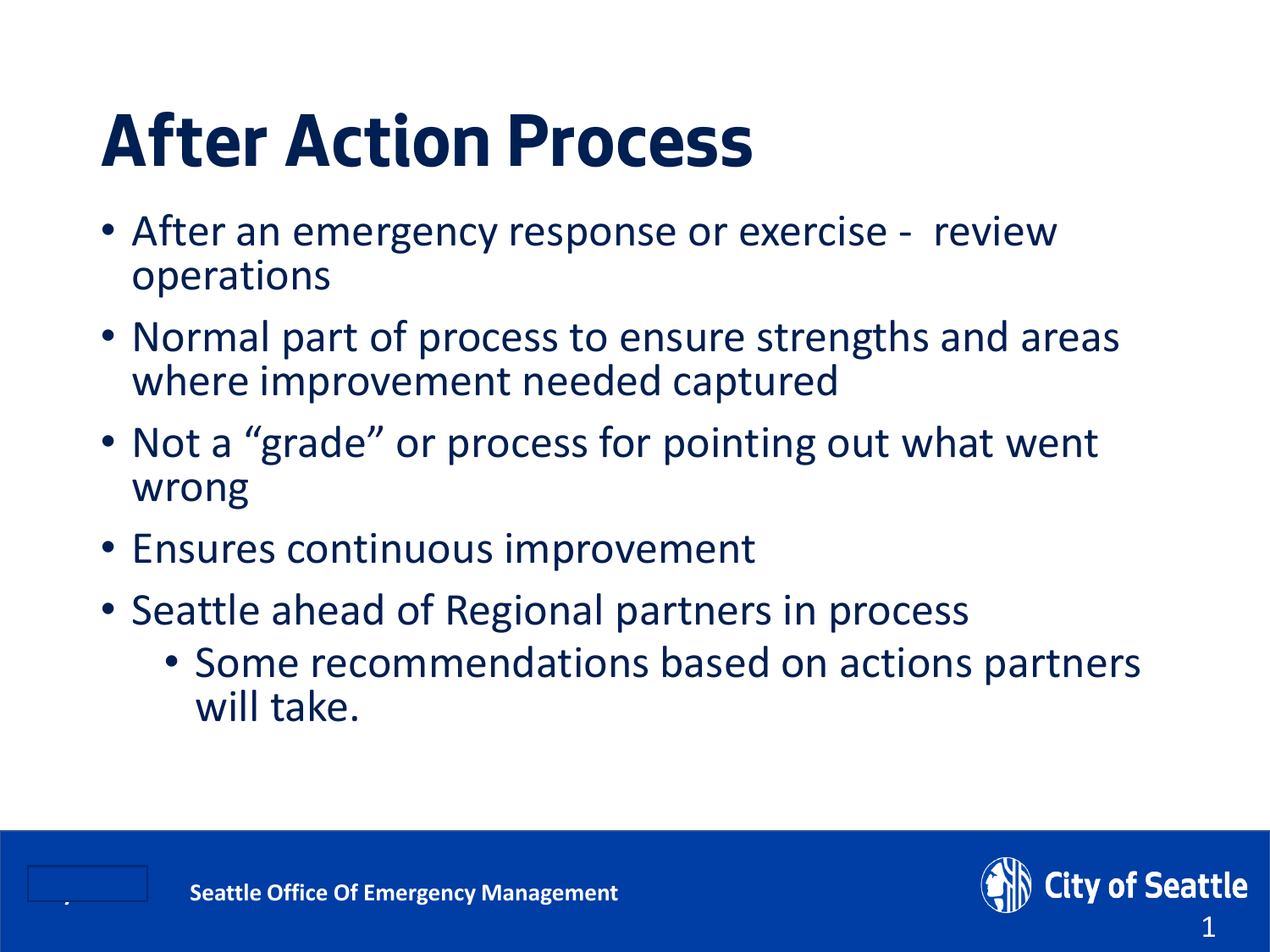# **Overview**

- EOC Coordination began in January 2020
- Biweekly responder surveys spring and summer 2020
- Supplemental Emergency Management Performance Grant in September 2020
- BERK, Inc under contract between September 2020- December 2021
- Wave 1 Rapid Assessment in November 2020

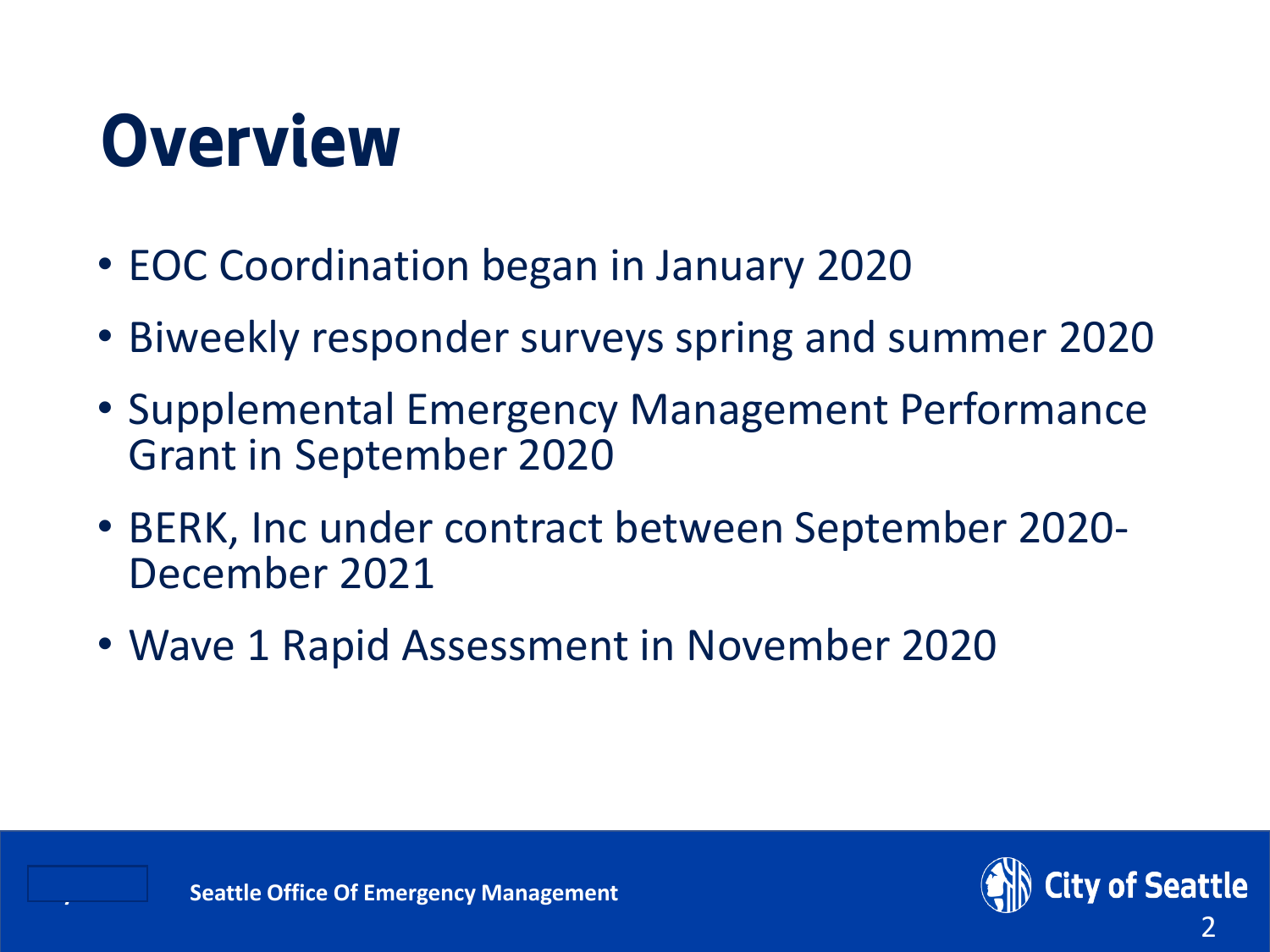# **Final Report, December 2021**

- Based on:
	- 60+ interviewees,
	- Pulse check surveys,
	- Input from AAR Committee
- Focus on *citywide coordination*—many departments/functions did their own assessment
- Reviewed by Disaster Management Committee(DMC) early 2022
- **Approved by Emergency Executive Board (EEB) – March 2022**

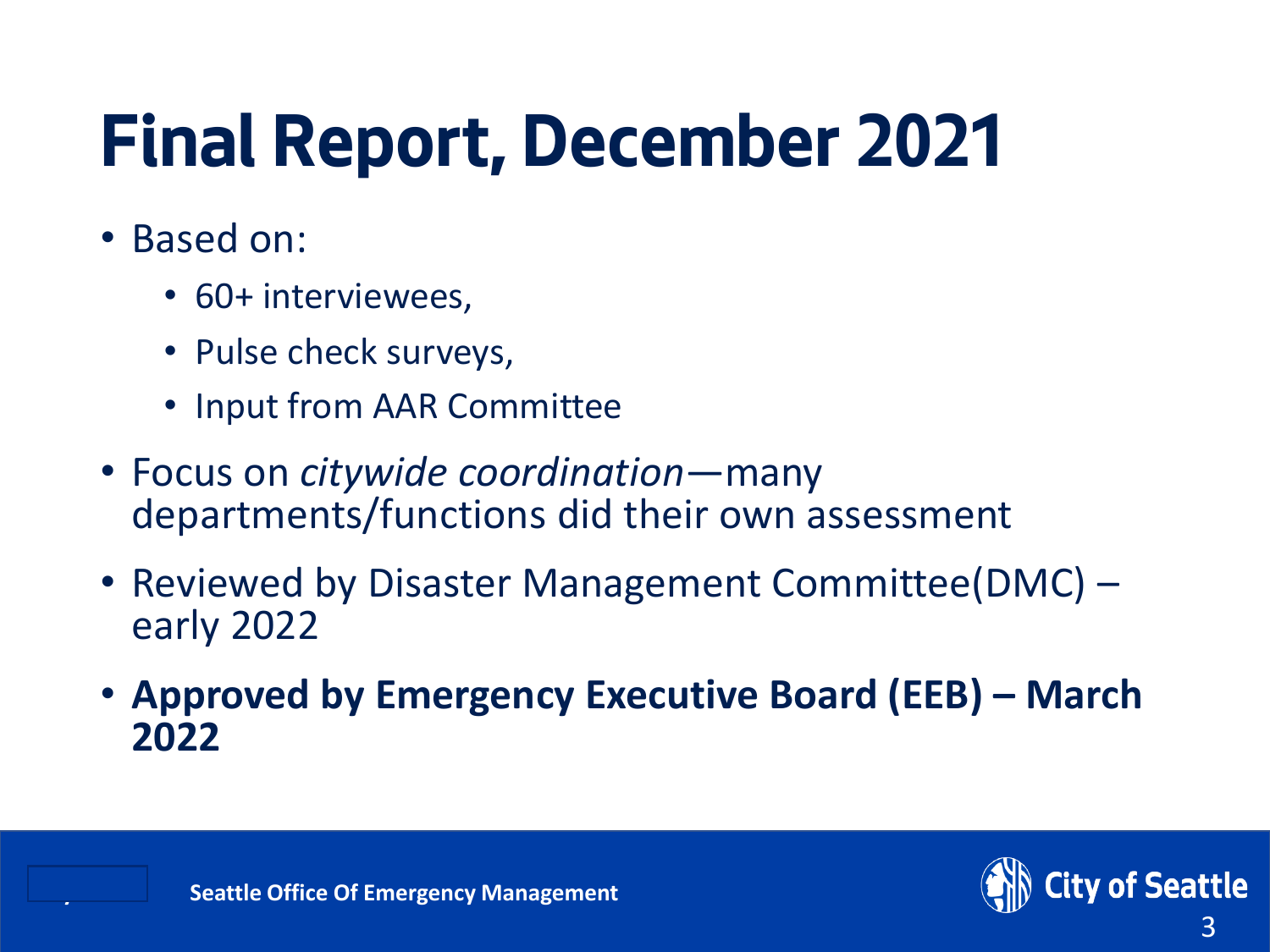### **Unique Nature of COVID Emergency**

- Seattle first city in the nation to respond
- Public Health was the lead agency
- Guidance evolved at all levels of government
- Impact on all aspects of life new policies for work environment
- EOC operations virtual
- Global scale meant resources for PPE, vaccines, and cleaning supplies exhausted quickly
- Duration compounded all factors

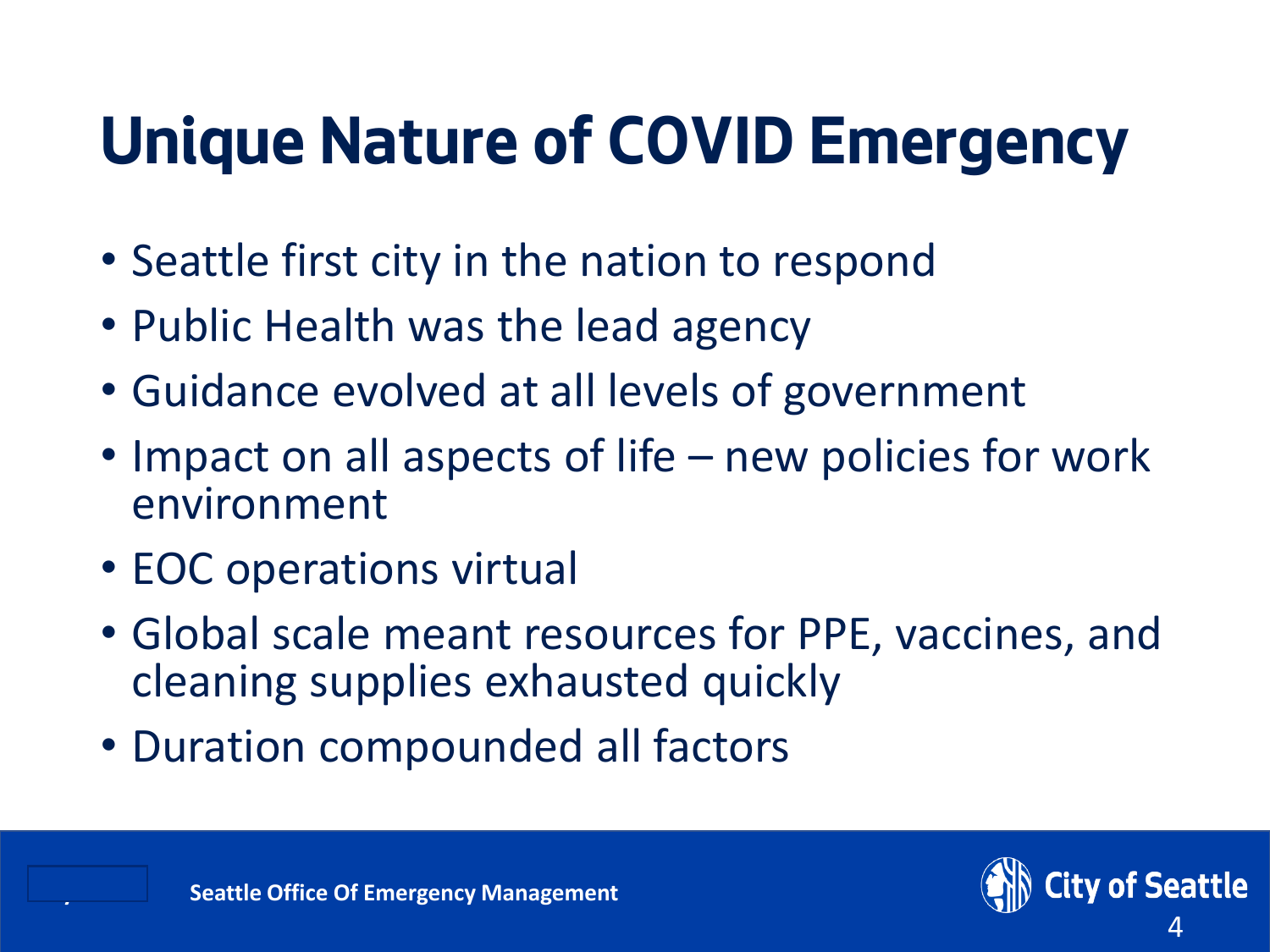# **Major Findings**

- Strong commitment to science based approach —strong public health outcomes
- Unprecedented number of policy decisions
- Citywide Logistics improvements
- Focus on equity in community services
- Shift to remote operations
- Challenges with internal coordination and staff equity

#### Seattle COVID-19 Response: Summary of Major Milestones

March - June 2020 | Last Updated December 22, 2021 | Note: Some, but not all external events and a



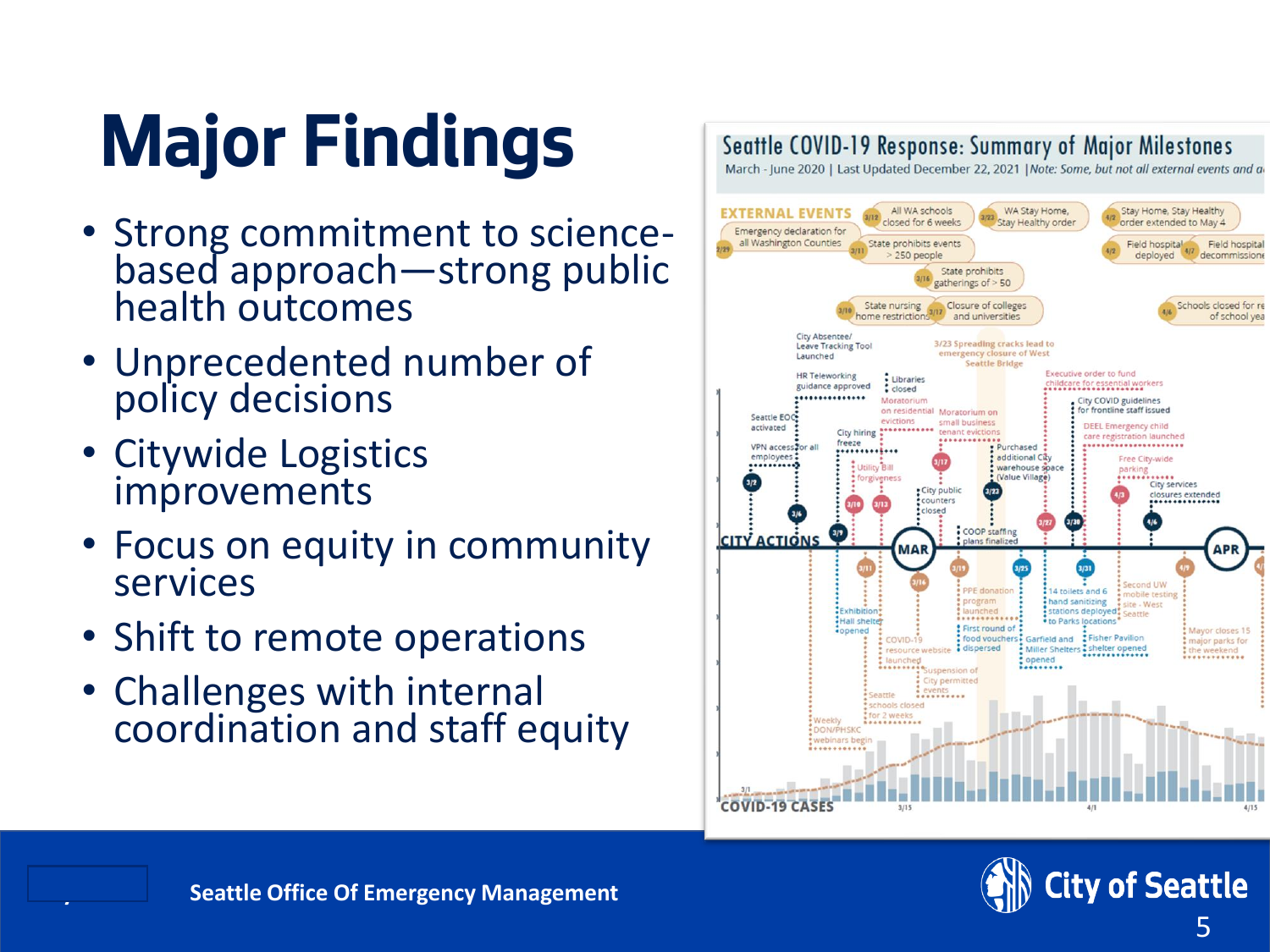# **Purpose & Structure of Report**

- Identification of strengths, lessons learned, areas of improvement
- Three core criteria
	- Effectives of city response overall response was effective. Deep dives - seven functional areas
	- Efficiency Did city make effective use of resources, staff time, partner time – report highlights efficiency recommendations
	- Equity Was response equitable for staff, residents and other stakeholders – analysis considers how limited resources targeted to those with greatest need.
- Eight Sections = Deep Dive focus areas

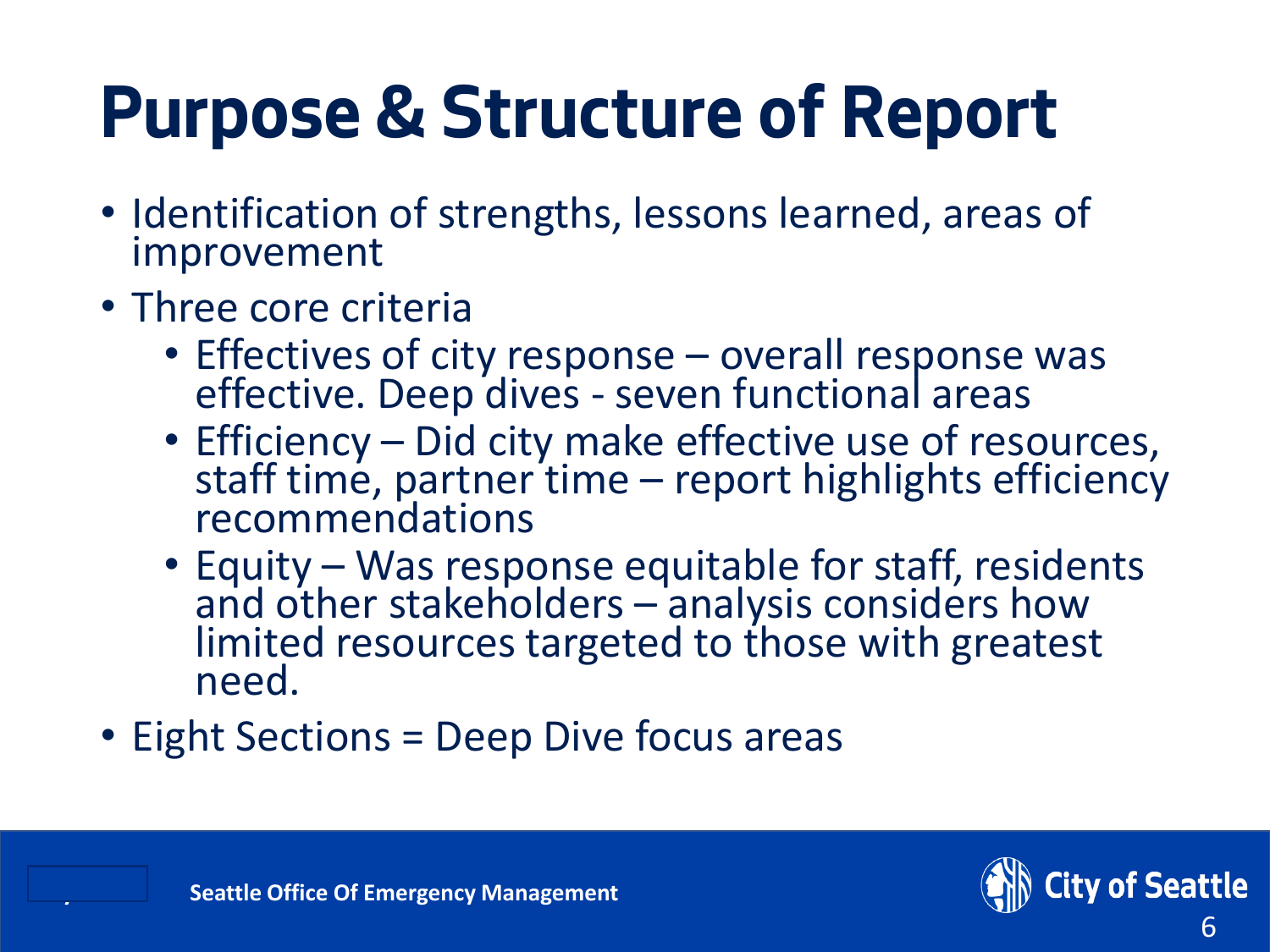# **Functional Deep Dives**

- 1. Policy Setting and Operational Coordination
- 2. Continuity of Operations
- 3. Logistics and Supply Chain Management
- 4. Public Information
- 5. Testing and Vaccination
- 6. Social and Human Services
- 7. Support for Businesses and Economic Recovery
- 8. Staff Redeployment

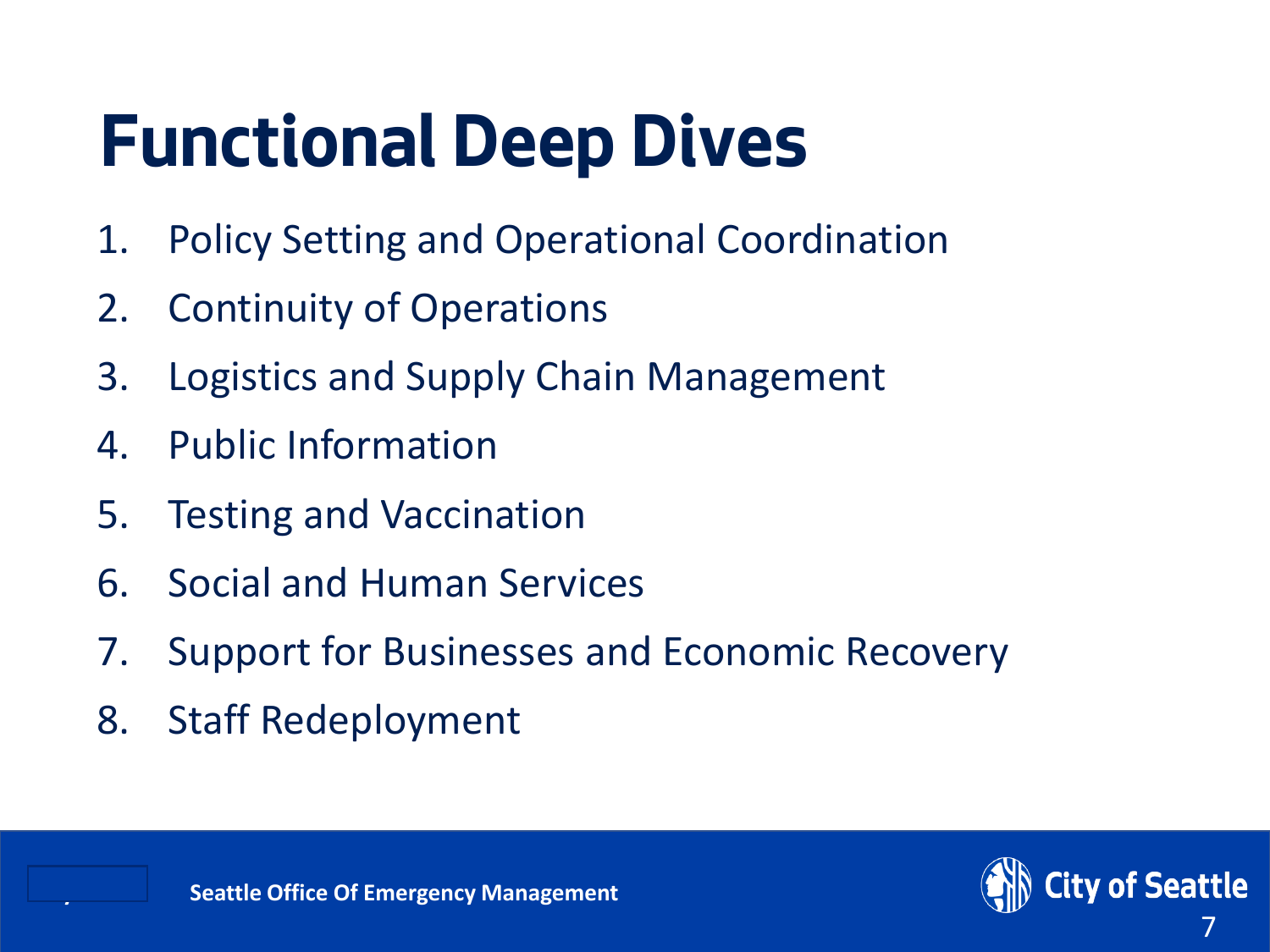### **1. Policy Setting & Operational Coordination successes**

- Mayor's Office served as policy setting body
	- Followed science and consistent with City, County & State messaging and actions
- Rapid creation of new personnel policies
- Strong policy focus on equity & social justice
- Cabinet met via conference call daily to consult with Mayor's Office.
- Mayor's Office actively reached out to other levels of government for alignment.

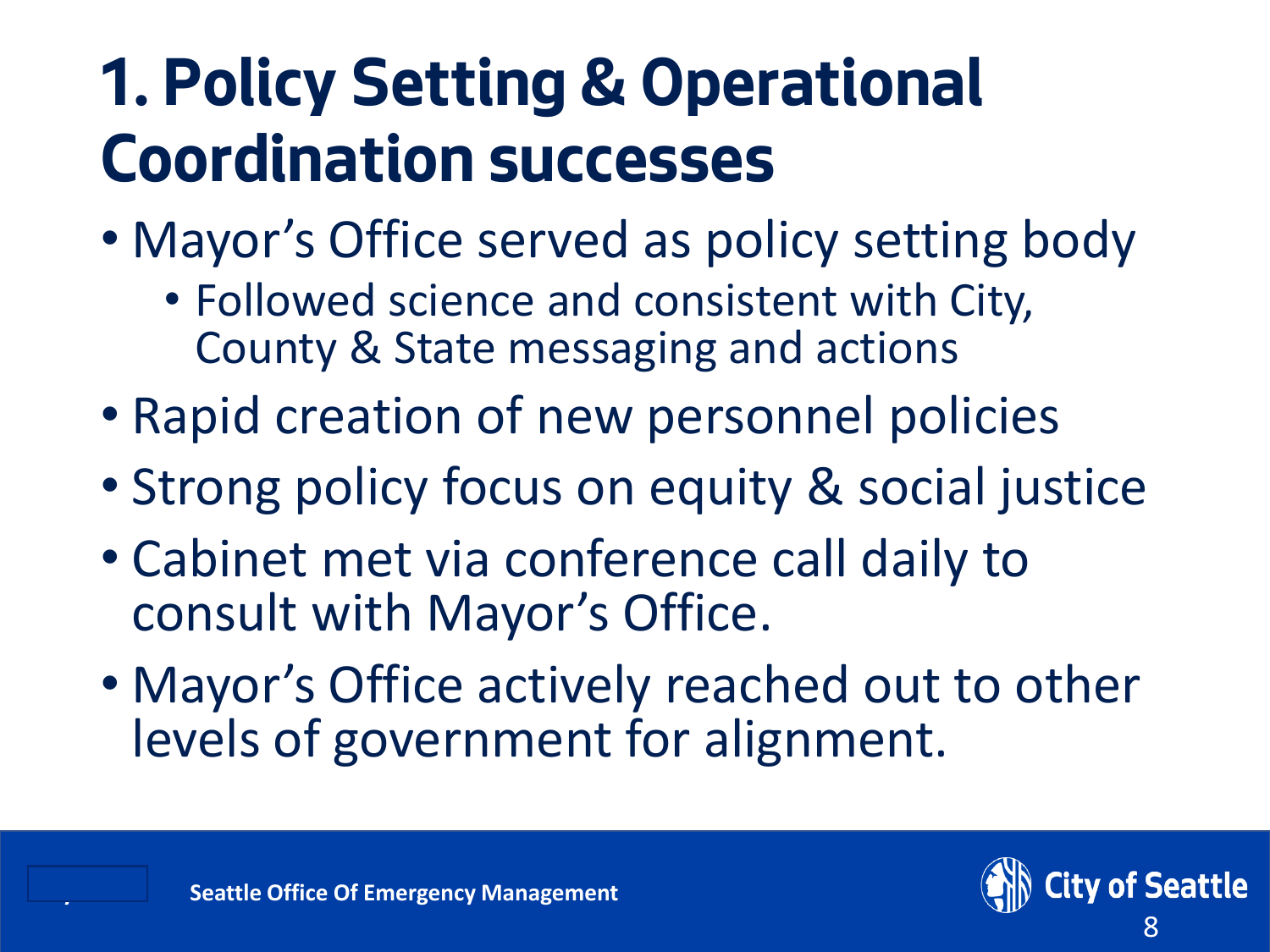### **1. Policy Setting & Operational Coordination Recommendations**

- Increase the accessibility of emergency planning documents
- Train and exercise plans and procedures
- Establish plans for rapid decision making
	- Use of Incident Command System (ICS)
	- Identify experts early
- Strengthen selection, authority and visibility of EOC reps

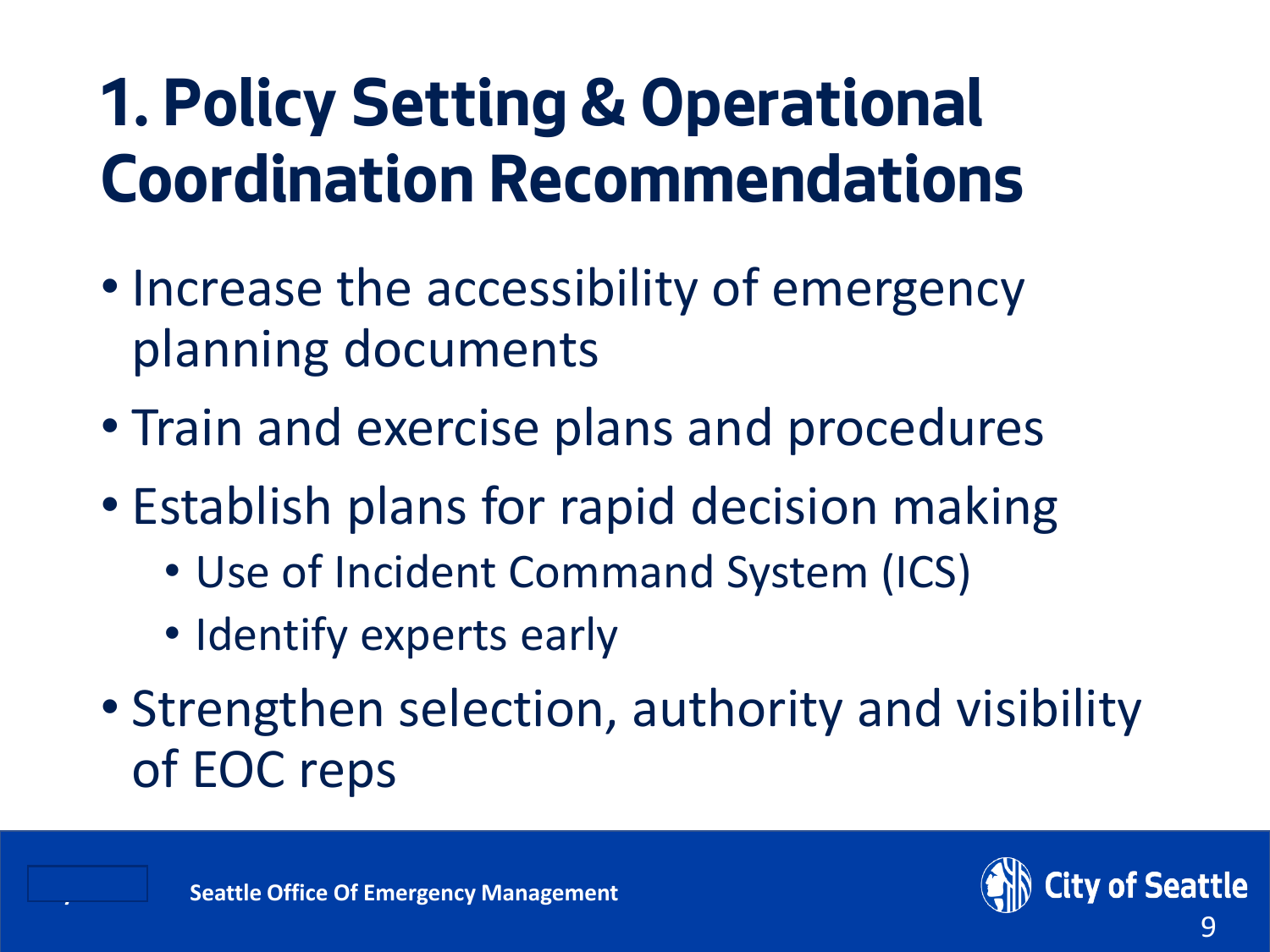### **Policy Setting & Operational Coordination Recommendations (2)**

- Virtual coordination caused info-sharing challenges
	- Review & revise info sharing protocols
	- Strengthen & practice project management tools for virtual environment
	- Expand use of Teams & programs other than email
- Reliance on external partners requires role clarification

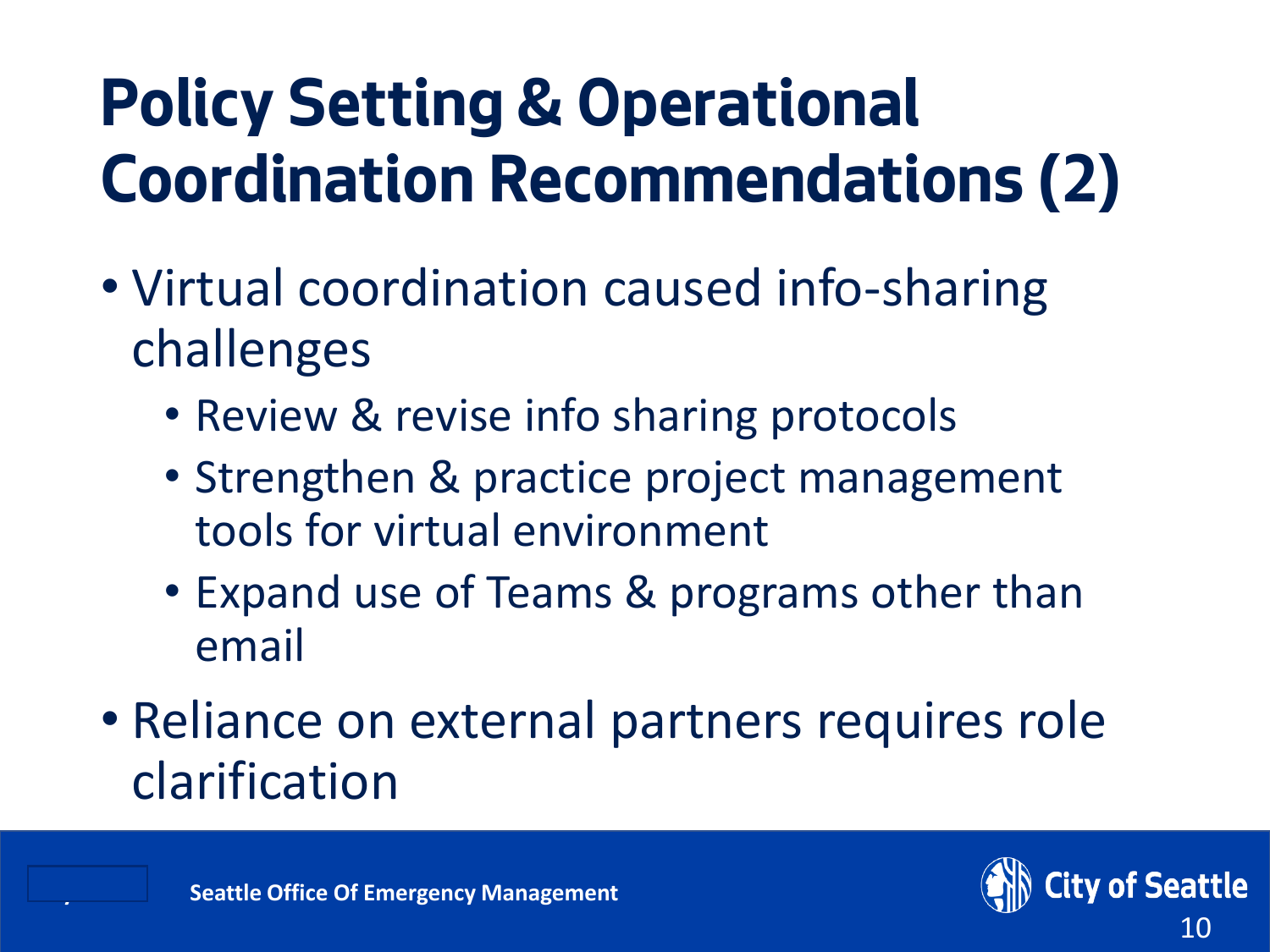### **2. Continuity of Operations Successes**

- OEM led effort to update Department COOPs
	- Pre-COVID
- Rapid deployment of technology & staff pivots led to ability to continue essential services
- ITD rapidly deployed laptops remote work support
- New programs & policies to support employees
- SDHR developed tools to optimize approach to staffing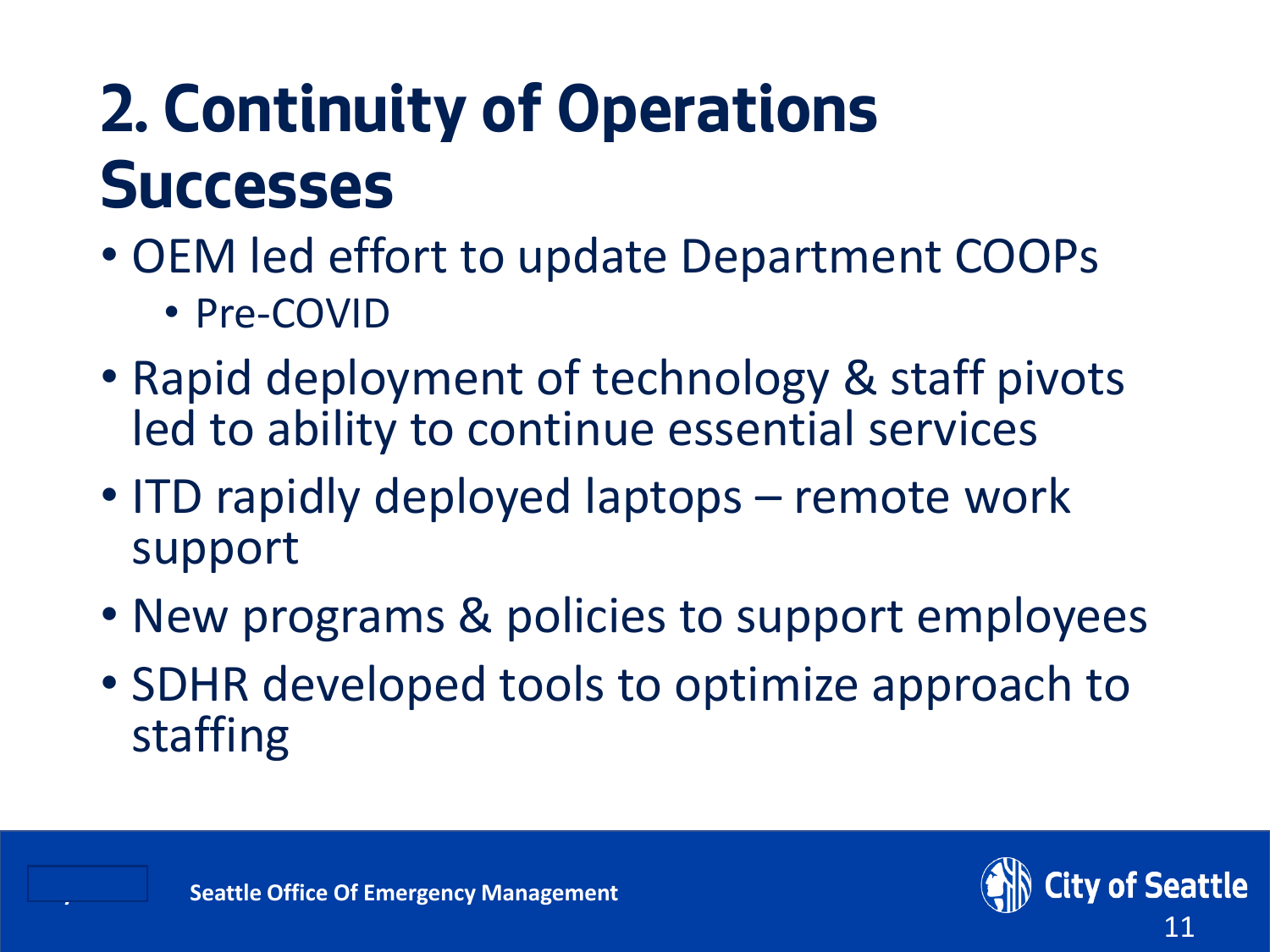# **2. Continuity of Operations recommendations**

- Department Directors involved in writing, approval, & training of Dept COOPS
- Regular review and discussion of Citywide COG by leadership
- Codify pandemic driven changes to Departmental COOP & align with emergency management planning

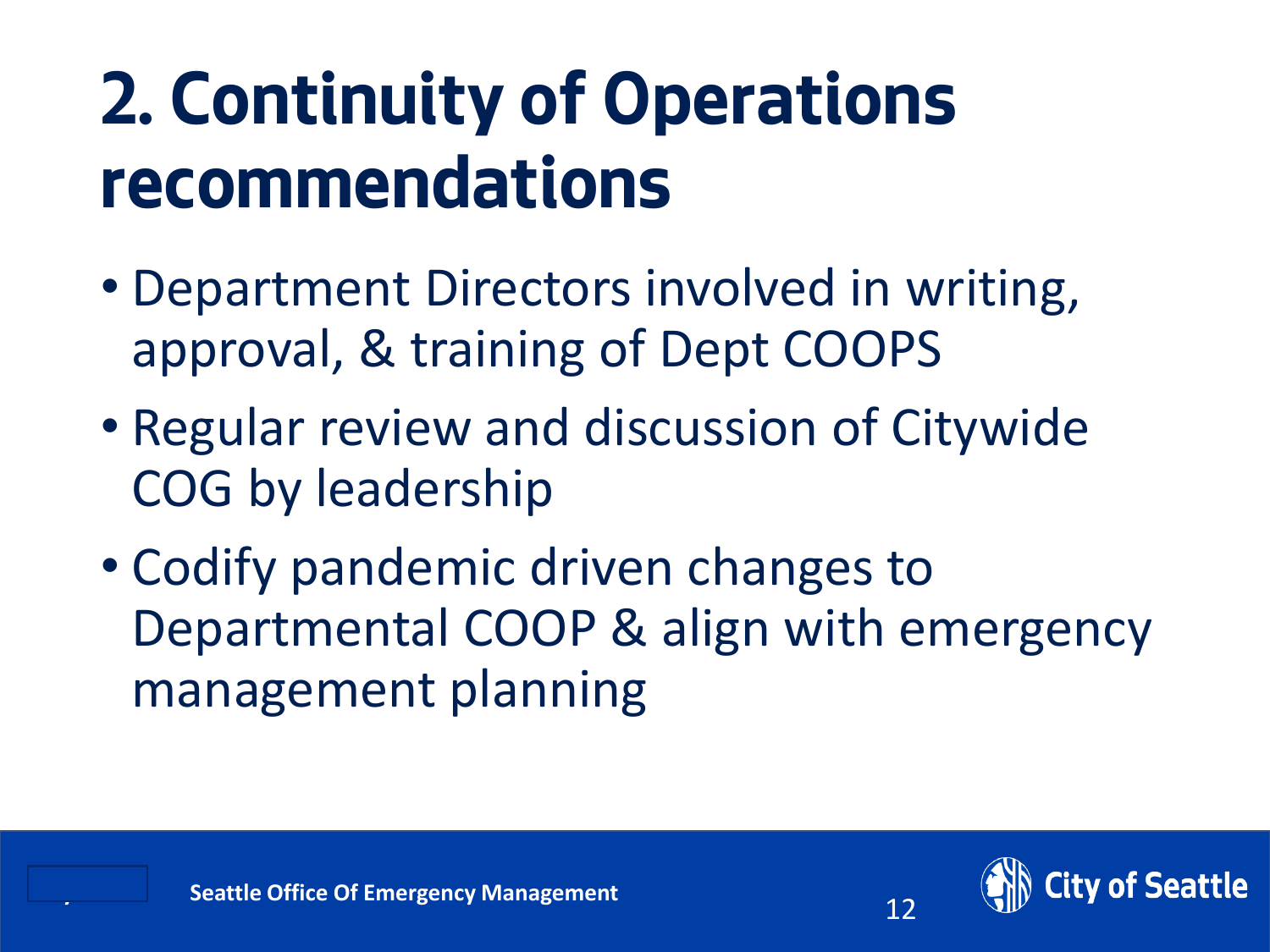#### **Continuity of Operations recommendations (2)**

- Continue expansion of City use of technology tools (WebEx)
	- Schedule quarterly seminars with Dept Directors
- Use technology & provide in person services for residents
- Continued grace for flexible schedule & work/life balance
- Improve employee communications
	- Align staff communication strategies with best practices for operational coordination

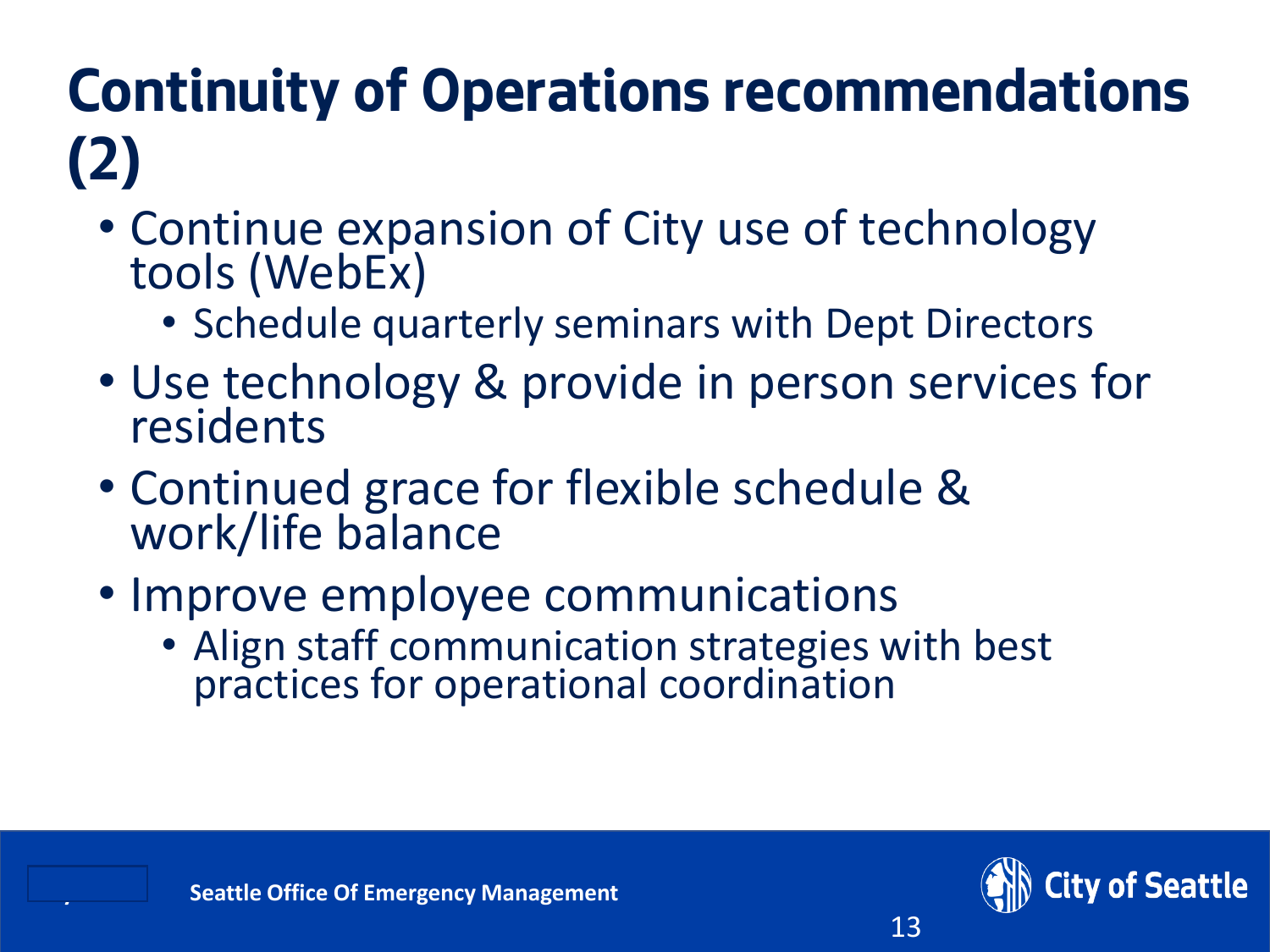#### **3. Logistics & Supply Chain Management successes**

- FAS implemented policy & protocols for ordering and distributing of supplies
- FAS, OEM, & other departments set up mass testing and vaccination sites, including Lumen Field
- New logistics management mechanisms and 30k sq. ft. warehouse space



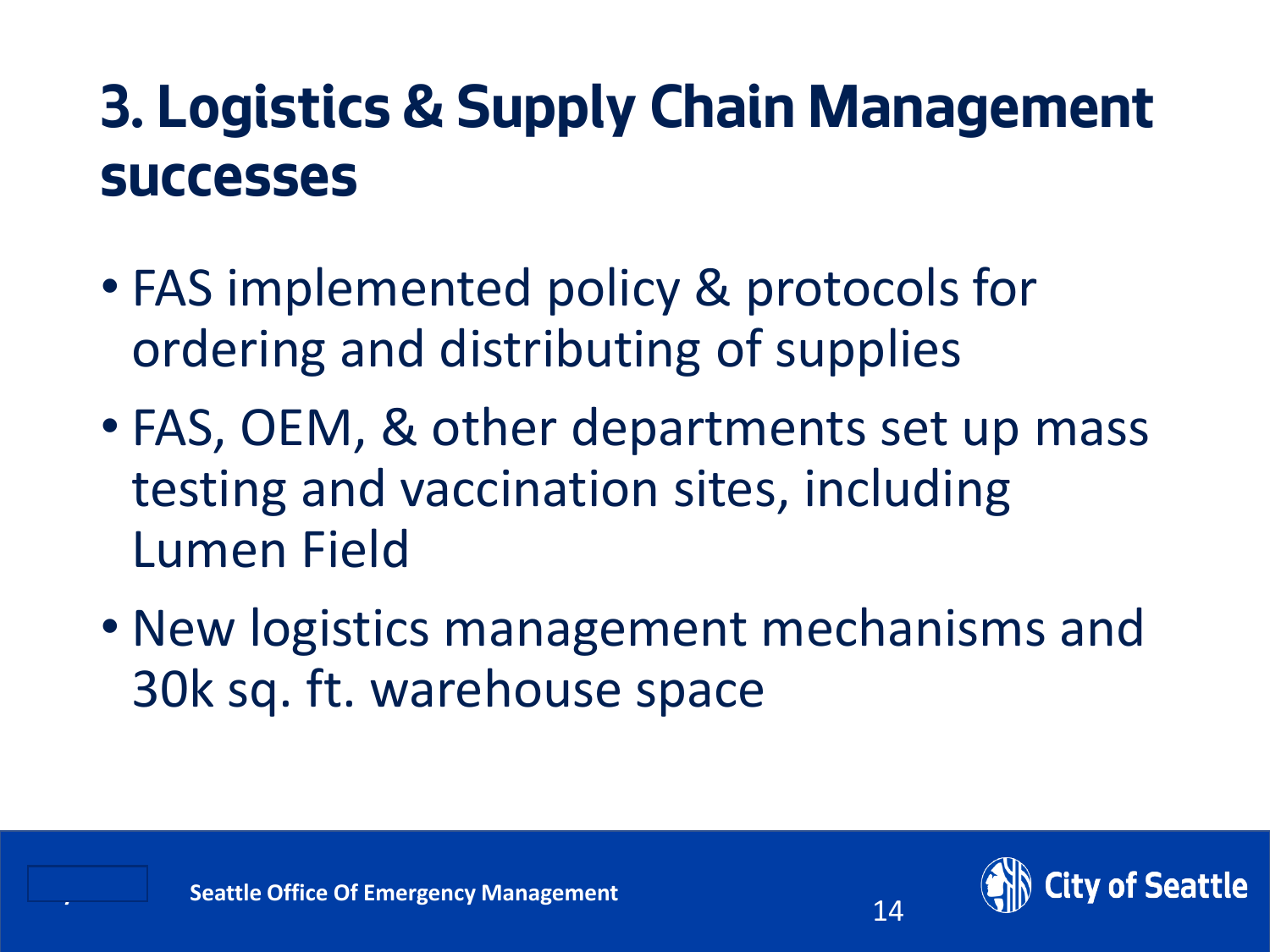# **3. Logistics & Supply Chain Management Recommendations**

- Align City, County & State Logistics staff to reconcile challenges
- Retain centralized purchasing and warehousing functions for key supplies in future emergencies
- Need to preserve budget to maintain supply of equipment & materials
	- No reserve funding; Department orders come out of Dept budgets

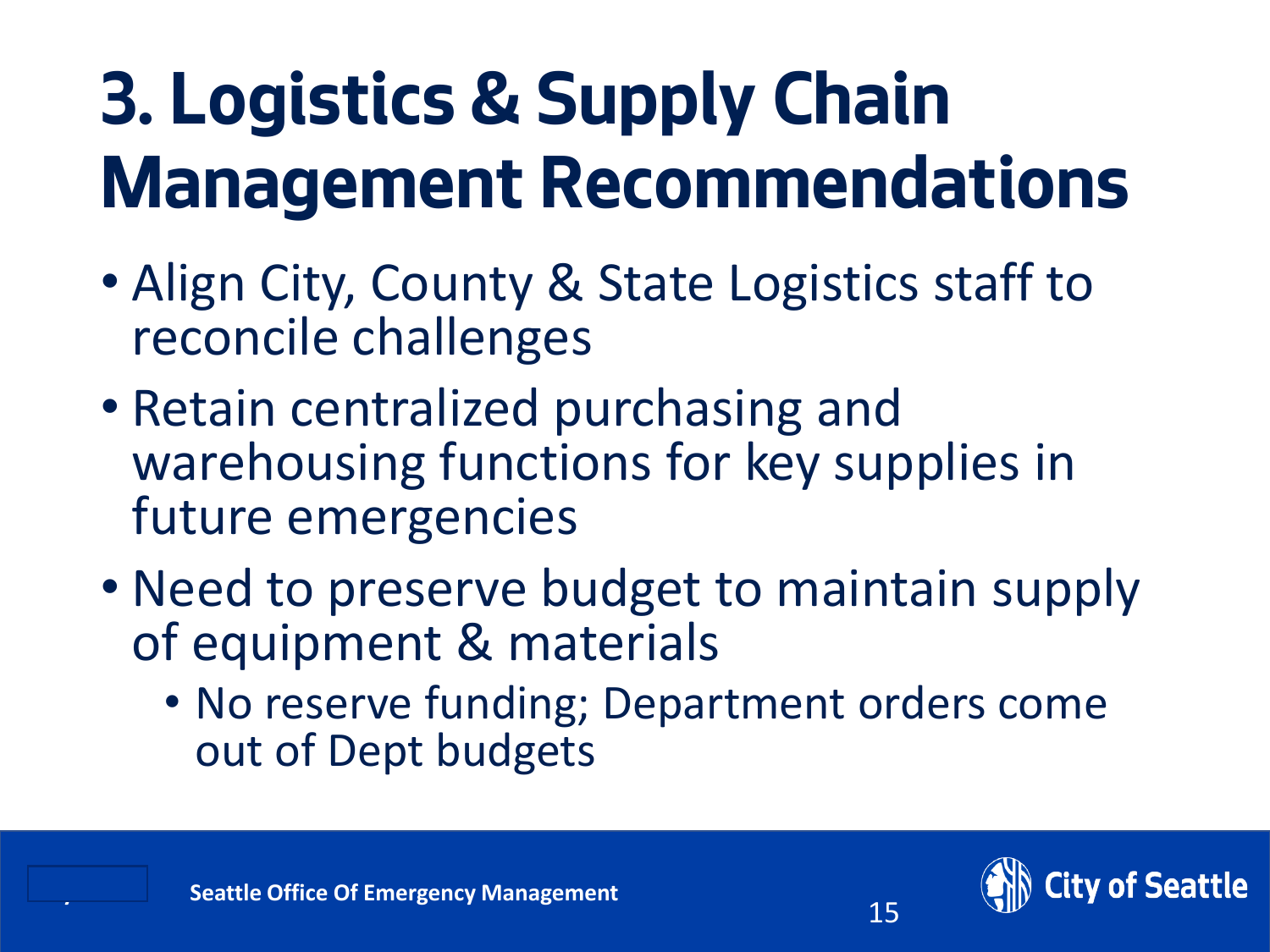### **Logistics & Supply Chain Management recommendations (2)**

- Improve coordination between purchasing and finance functions
	- CBO now has access to WebEOC
	- HSD resource request practice in Cascadia exercise
	- Updated training for EOC reps
	- Expanding Dept use of WebEOC in disasters

16

ity of Seattle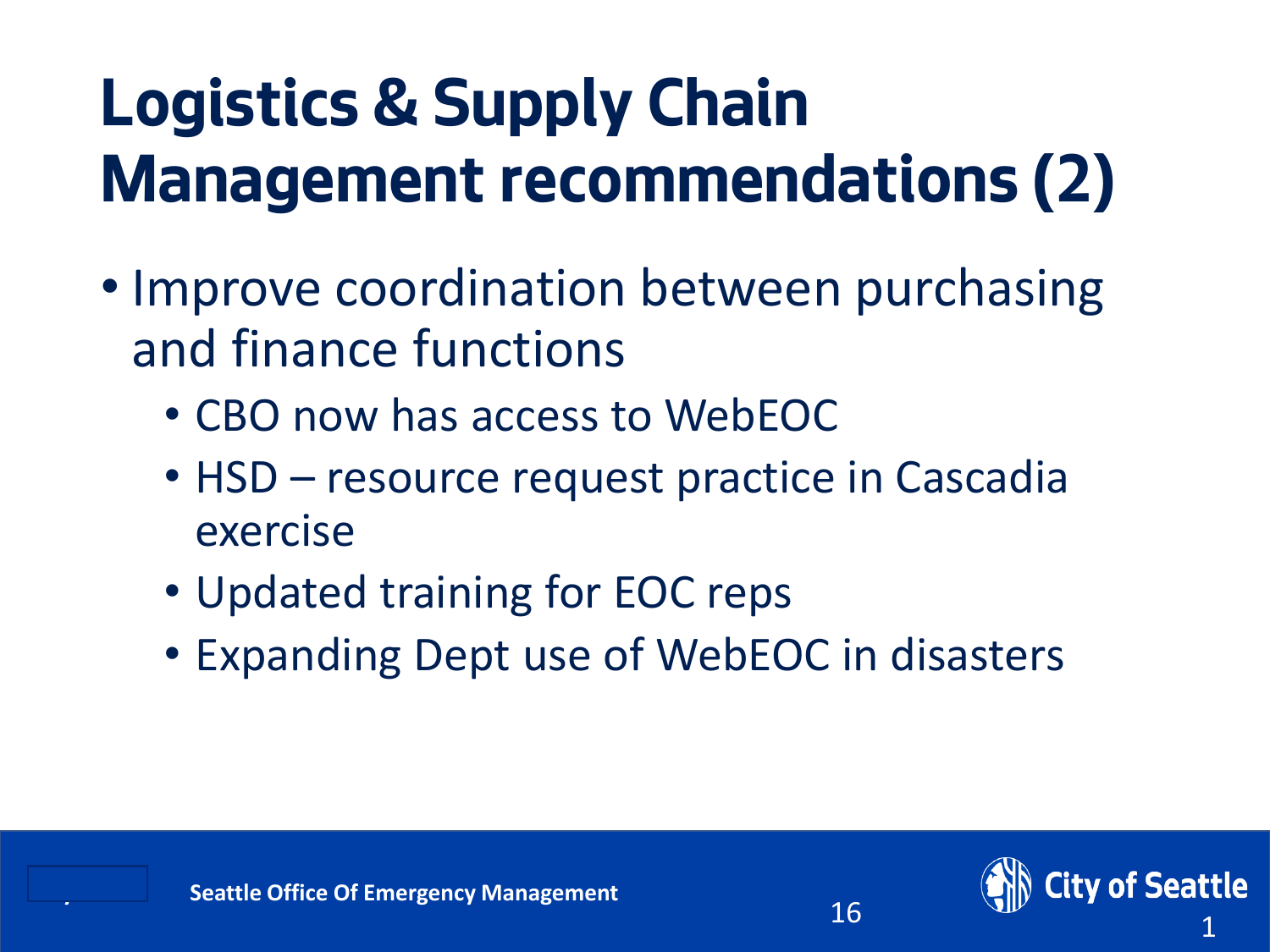### **Public Information successes4.**

- Coordination between Governor's Office, KC Exec. Office, Seattle MO, & PHSKC exemplary for public messaging
- Concerted effort to reach BIPOC and LEP communities
- City assisted PHSKC with staffing for their Joint information Center (JIC).

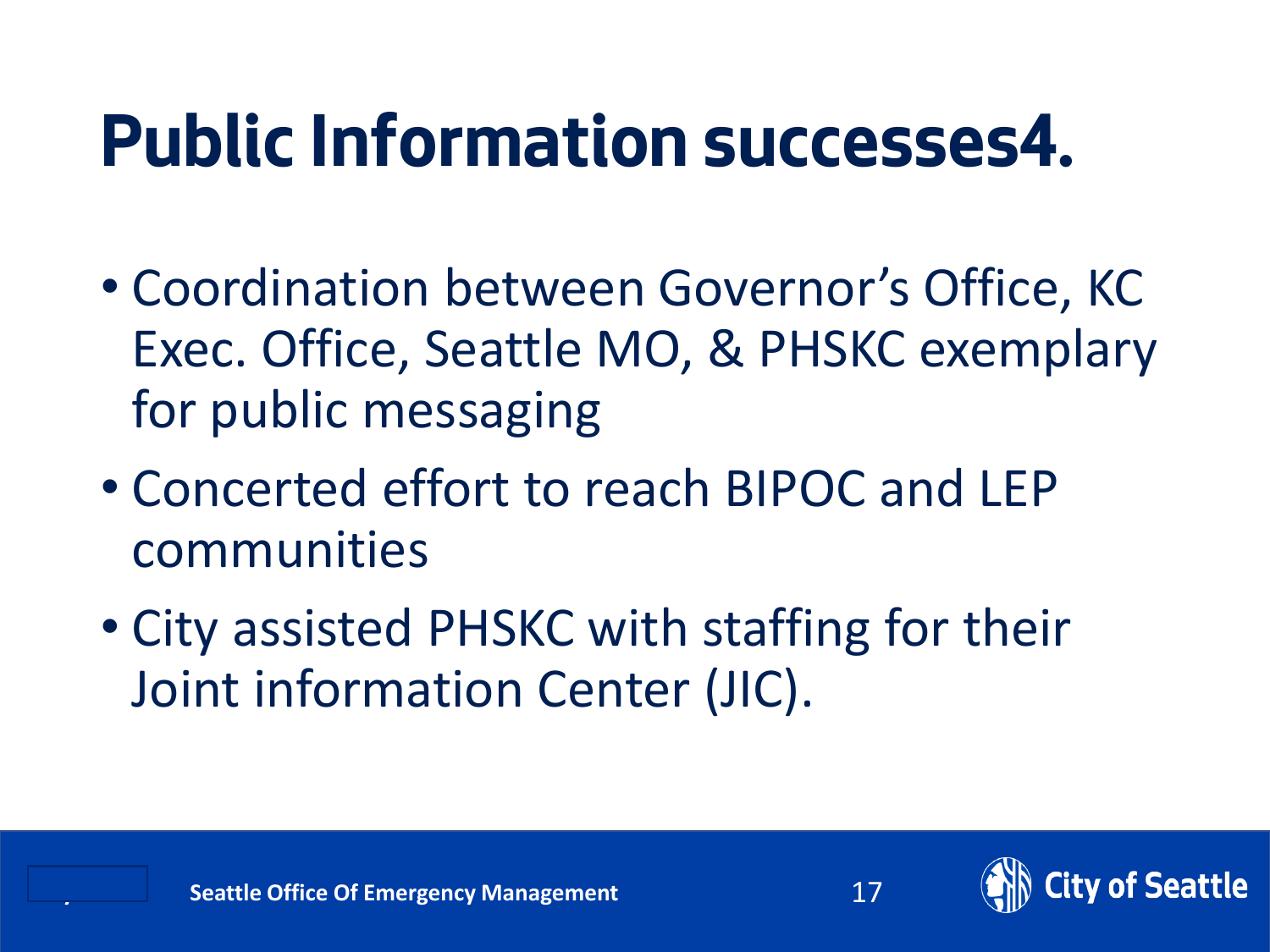### **4. Public Information Recommendations**

- Establish more formalized function for information sharing with County & State
	- Establish liaison sharing procedure ahead of next disaster
- City Joint Information Center (JIC) staff participation in Regional exercises
- JIC staff needed from all city departments
- Identify additional JIC supervisory staff
- Formalize opening/closing of JIC
- Need for more accessible communication methods
- Depts need to write, socialize, and practice language access plans

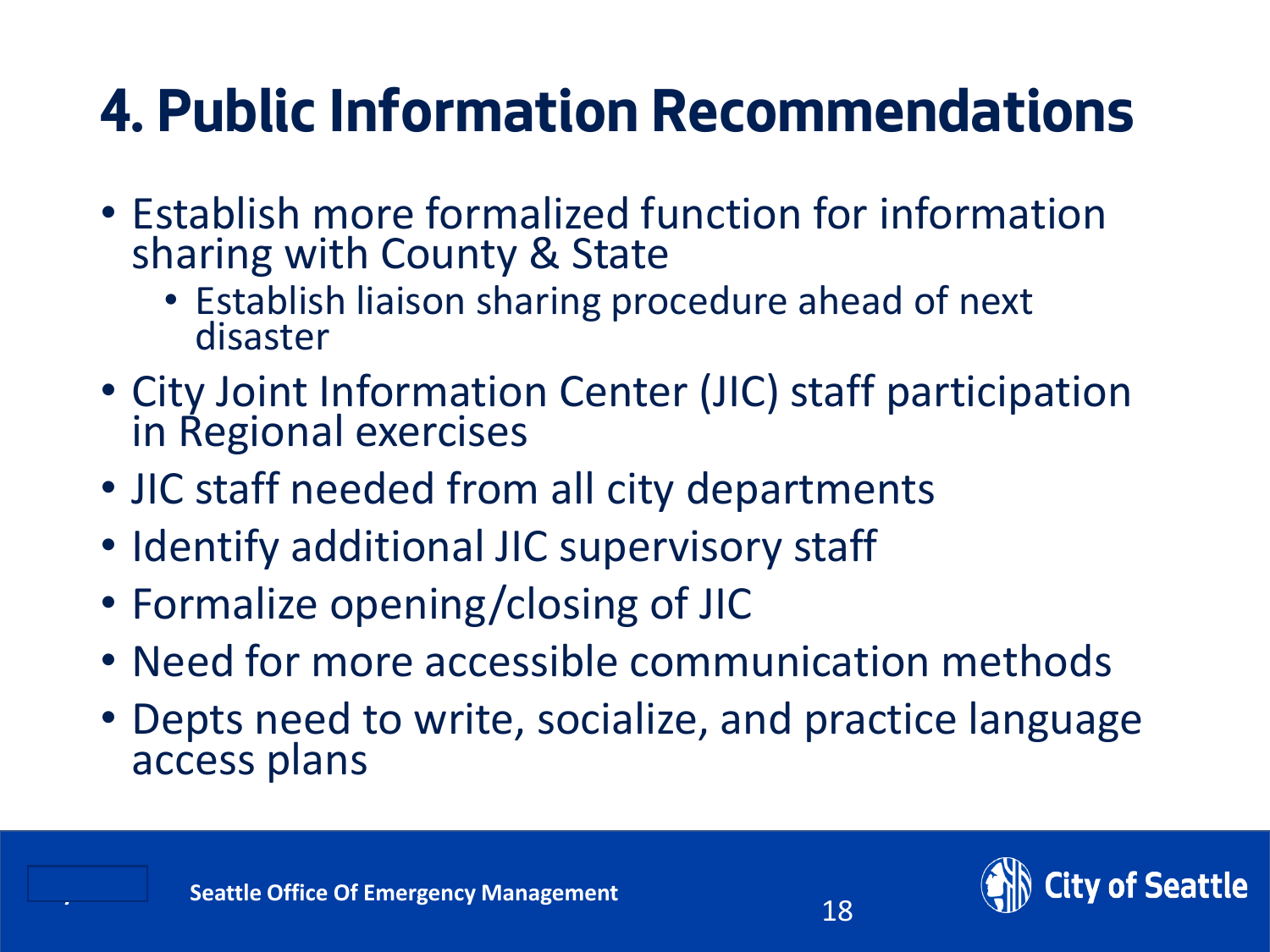### **5. Testing & Vaccination Successes**

- City's testing and vaccination programs were a model both regionally & nationally.
- Within five months, Fire expanded from 1st responders to nursing home, mobile teams and community sites
- City stood up vaccine clinics; mobile teams, popup sites, in-home, and fixed sites
- 260,000 vaccines to 134,000 people over 7 months
	- Reached high numbers of BIPOC individuals of all ages.



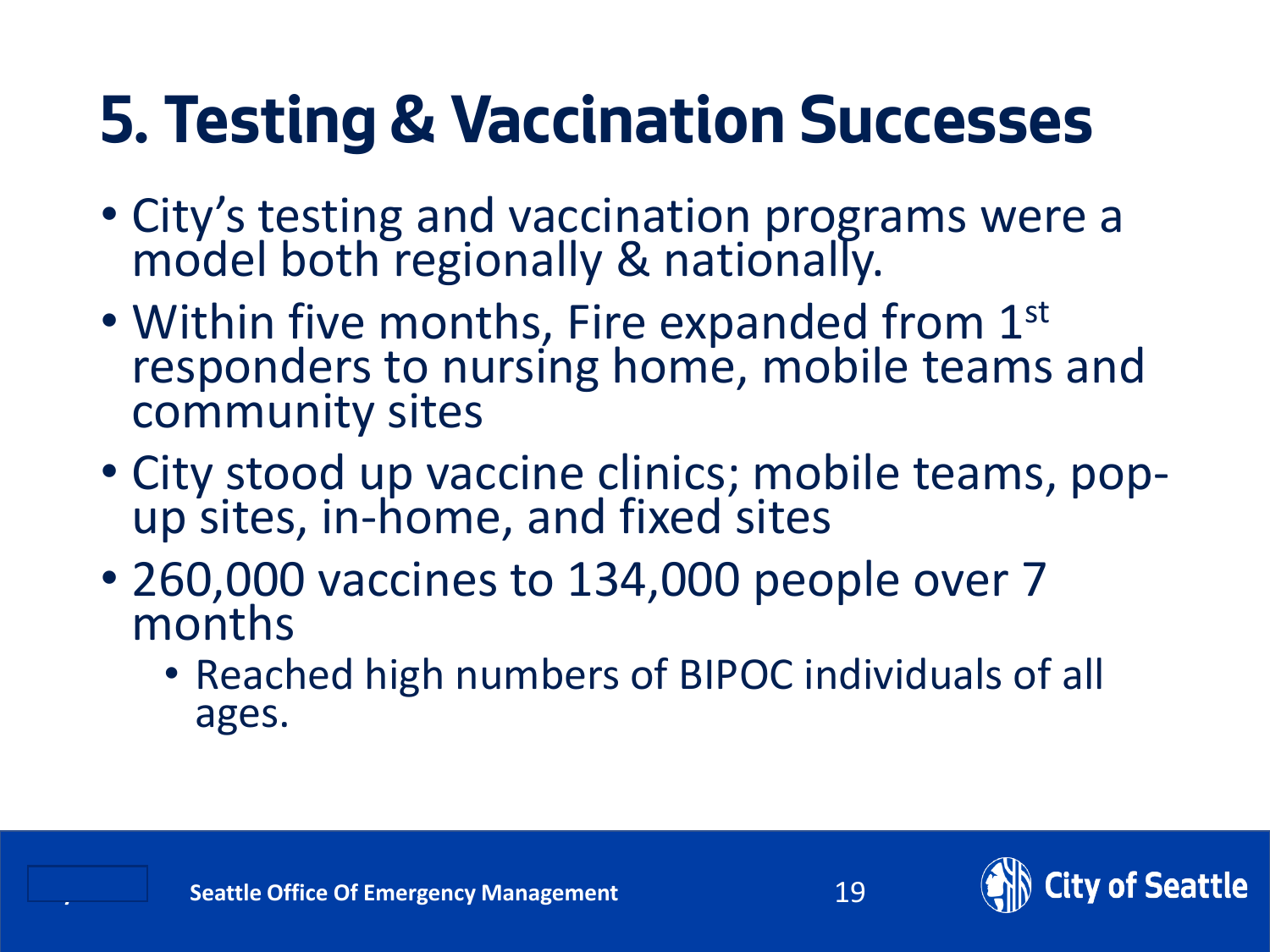#### **5. Testing & Vaccination Recommendations**

- Maintain a state of readiness for 1<sup>st</sup> responders – administer tests & vaccines
- Maintain an inventory of 12 weeks supply of person protective equipment (PPE)
- Advocate for legislative change to hasten process for 1<sup>st</sup> responders to provide tests & vaccines
- Develop local funding plan for operations



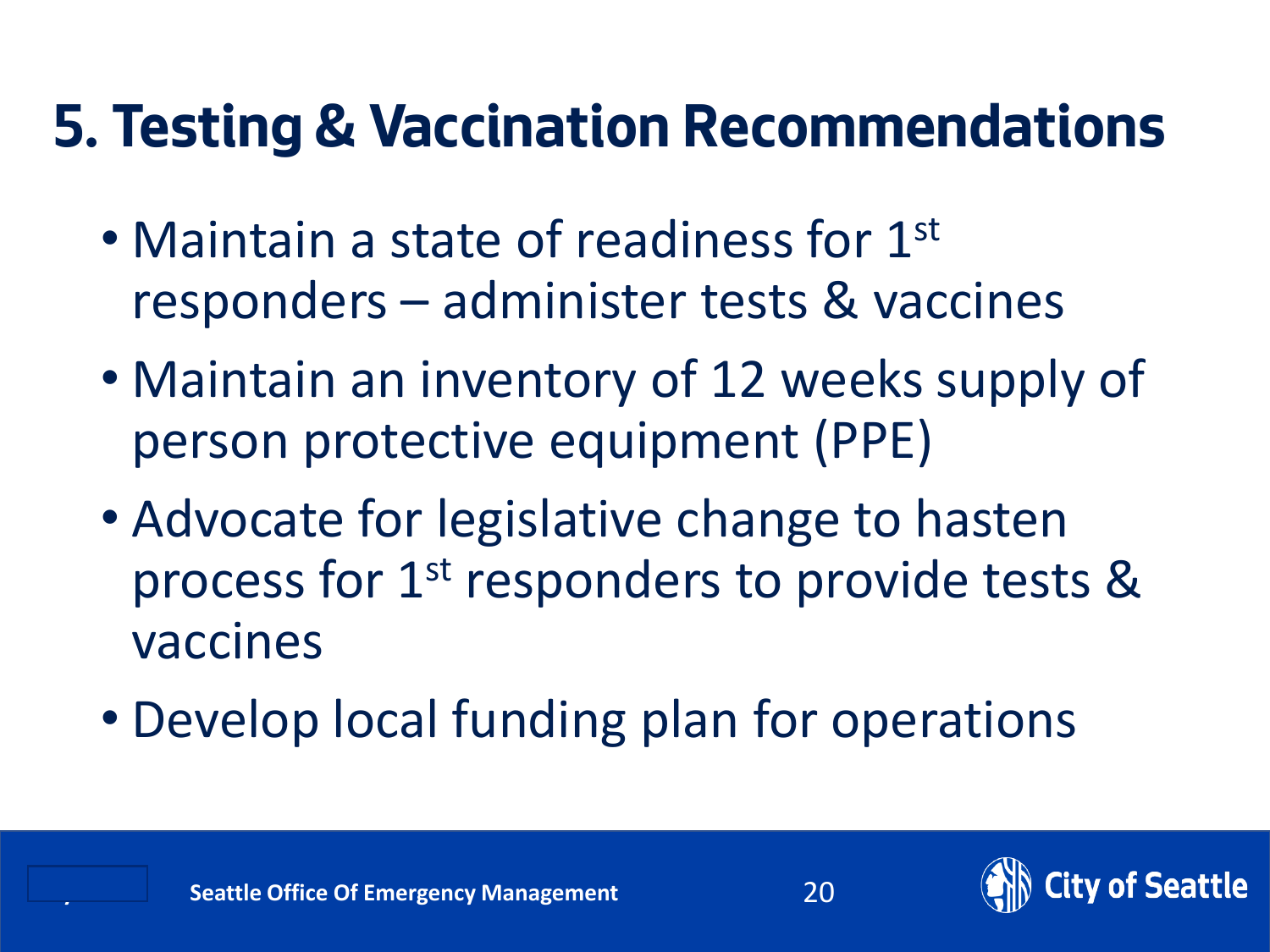# **Testing & Vaccination recommendations (2)**

- Explore additional spots for drive- thru testing
- Stockpile generic testing materials
- Develop plans for priority setting & logistics for vaccine delivery
- Formalize roles with regional partners
- Streamline contracts and purchasing

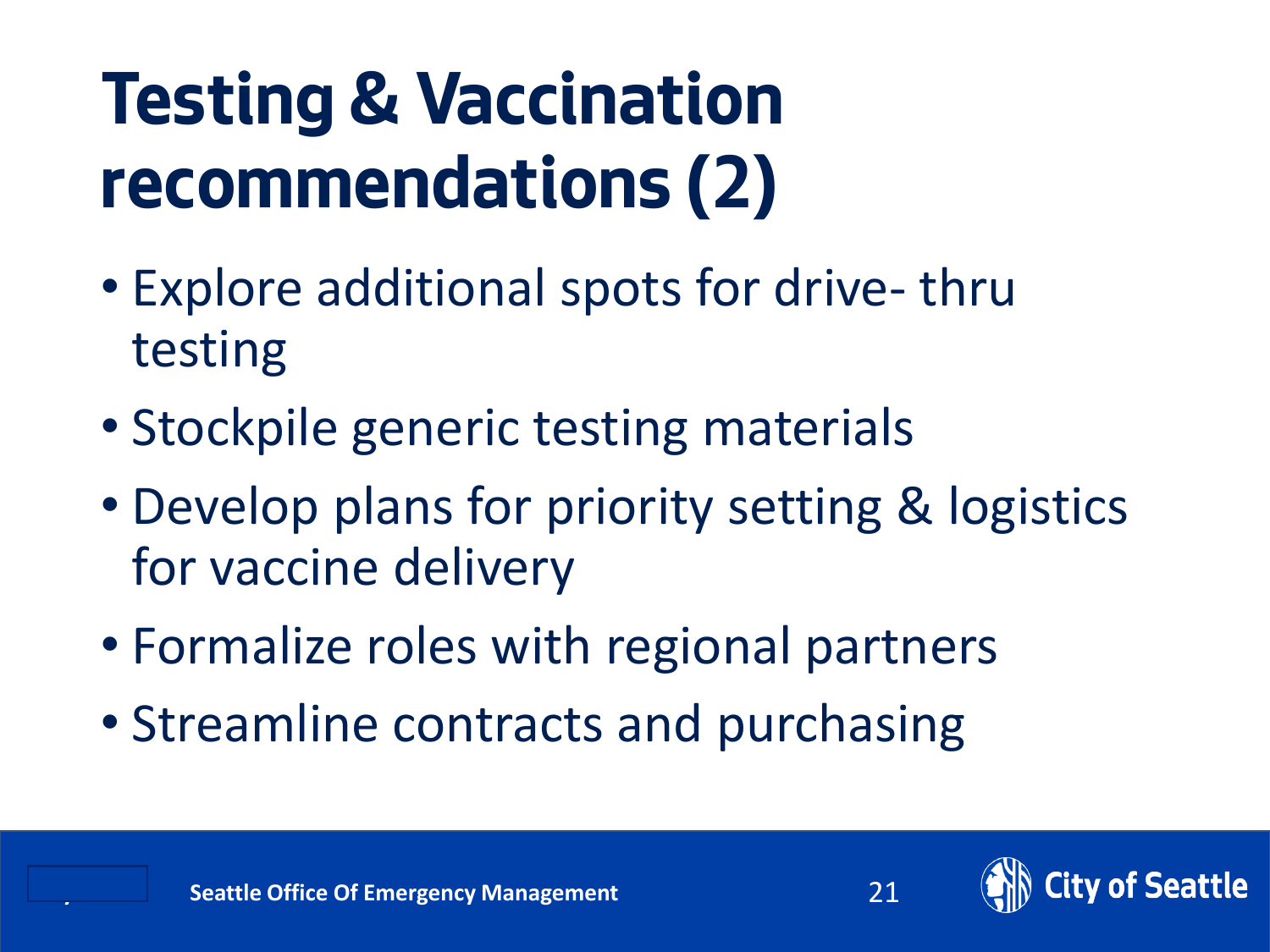# **Testing & Vaccination recommendations (3)**

- Establish parallel messaging for online and direct delivery for non-tech
- Engage ADA compliance resources within FAS to increase accessibility of sites
- Continue investments in community navigation – use models from OIRA, DON, PHSKC, & community orgs.
- Work with partners for single phone info line

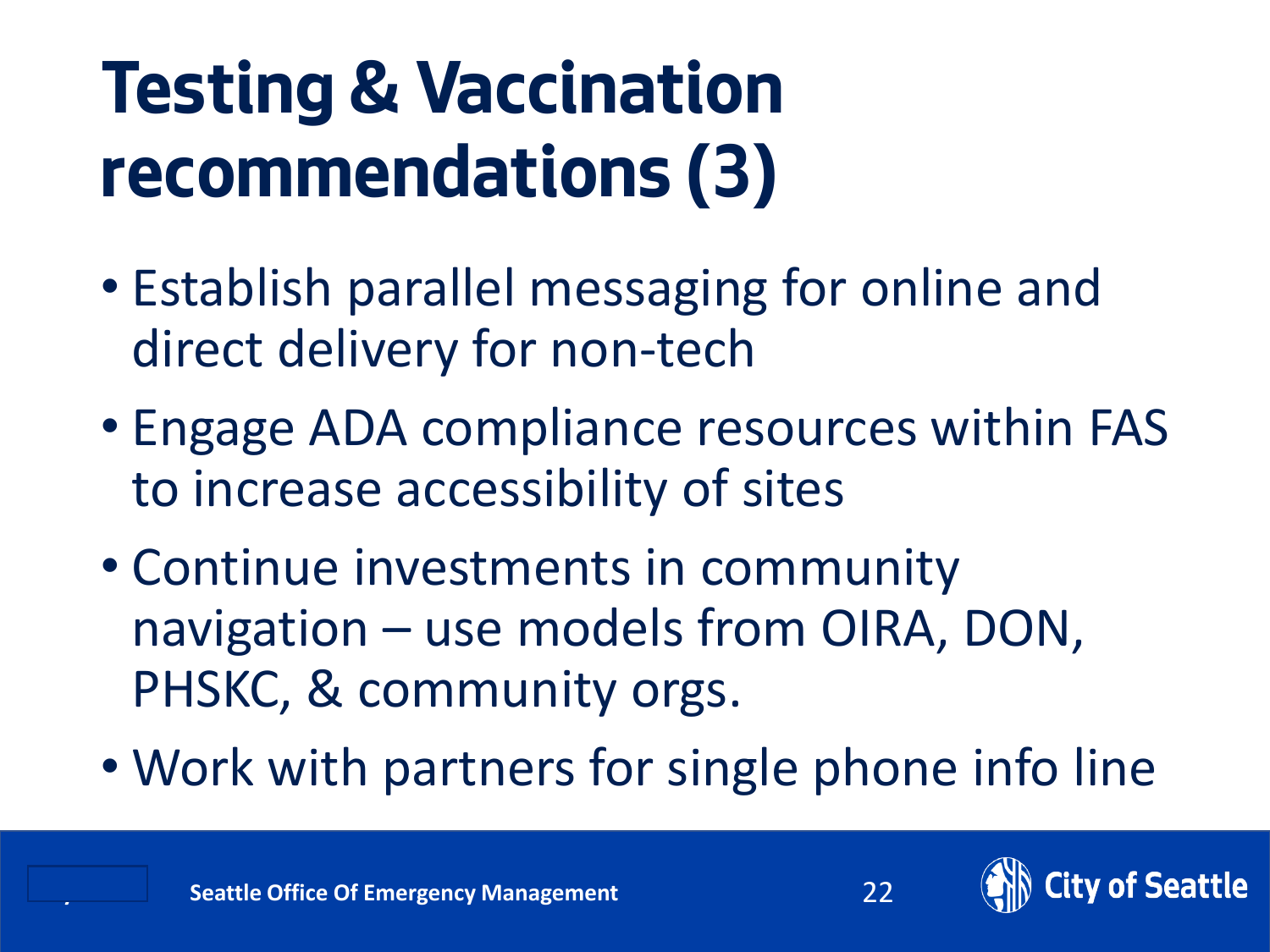# **Testing & Vaccination recommendations (4)**

- Invest in public education and trust building prior to next event
- Maintain three-pronged approach to reach most vulnerable
	- Mobile teams
	- Community hubs (Rainer Beach, West Seattle)
	- High volume sites (Lumen Field)

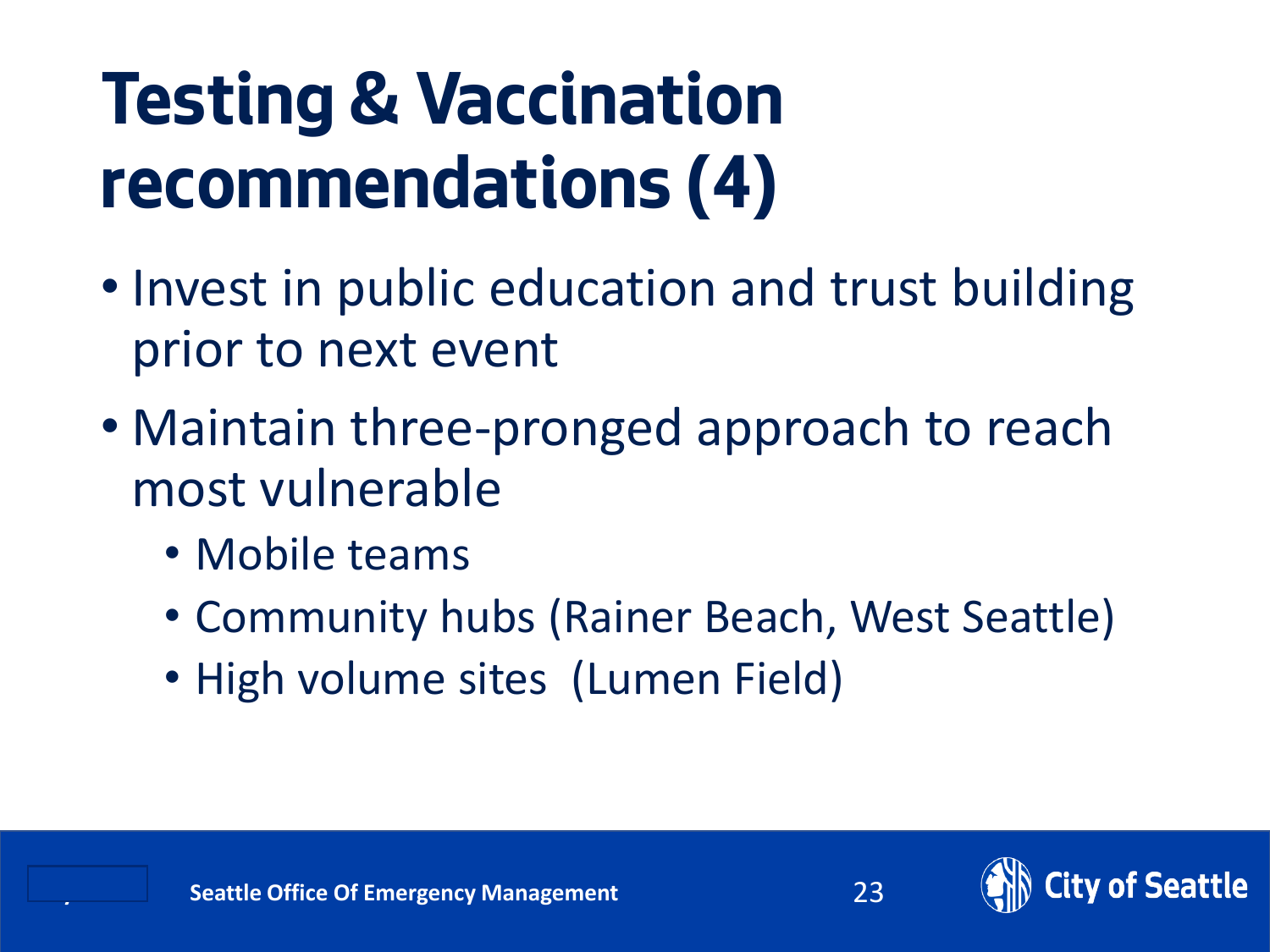# **6. Social & Human Services Successes**

- Services for Aging, Disabled populations; mass care shelter & hygiene for those experiencing homelessness, emergency childcare
	- Rapid de-intensified shelter sites
	- Deployed more hygiene stations
	- Vouchers for 1 million meals homeless
	- 1 million meals served to older adults
- DEEL AAR led to new Emergency Childcare Plan

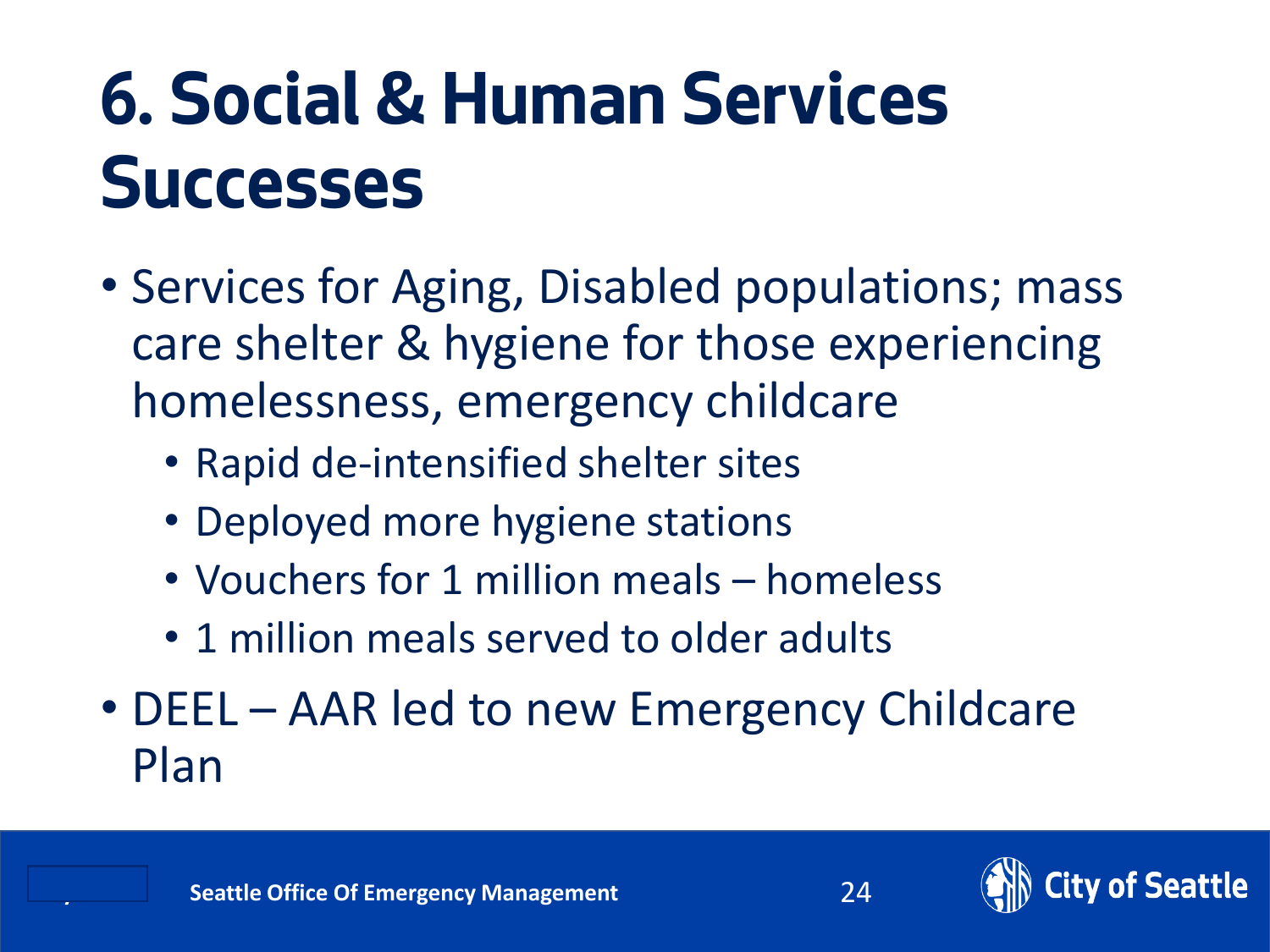### **6. Social & Human Services Recommendations**

- Involve community partners in plans and exercises for pandemic operations
- Include community partners in purchasing, logistics and access to PPE through city
- Develop plans for accessing resources such as National Guard for emergency operations
- Public Health emergency included new external partners
	- Multi-cultural planning & exercises needed

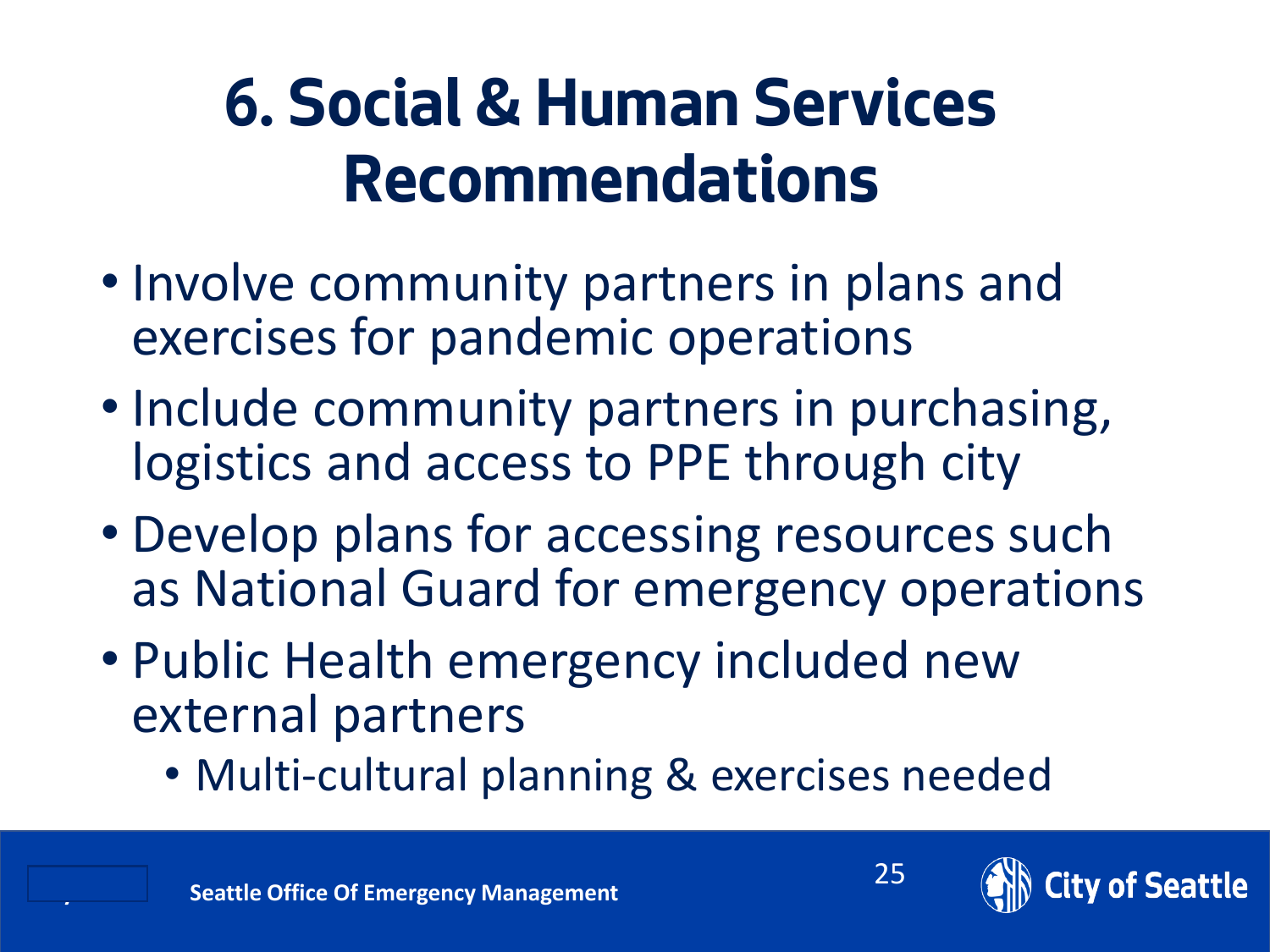# **6. Social & Human Services Recommendations (2)**

- Lack of pre-existing infrastructure & resources hampered City's ability to scale programs
	- Influx of American Rescue Plan funds \$300 mil
		- Digital equity, childcare, housing, homelessness services
- Continued investment in foundation infrastructure needed





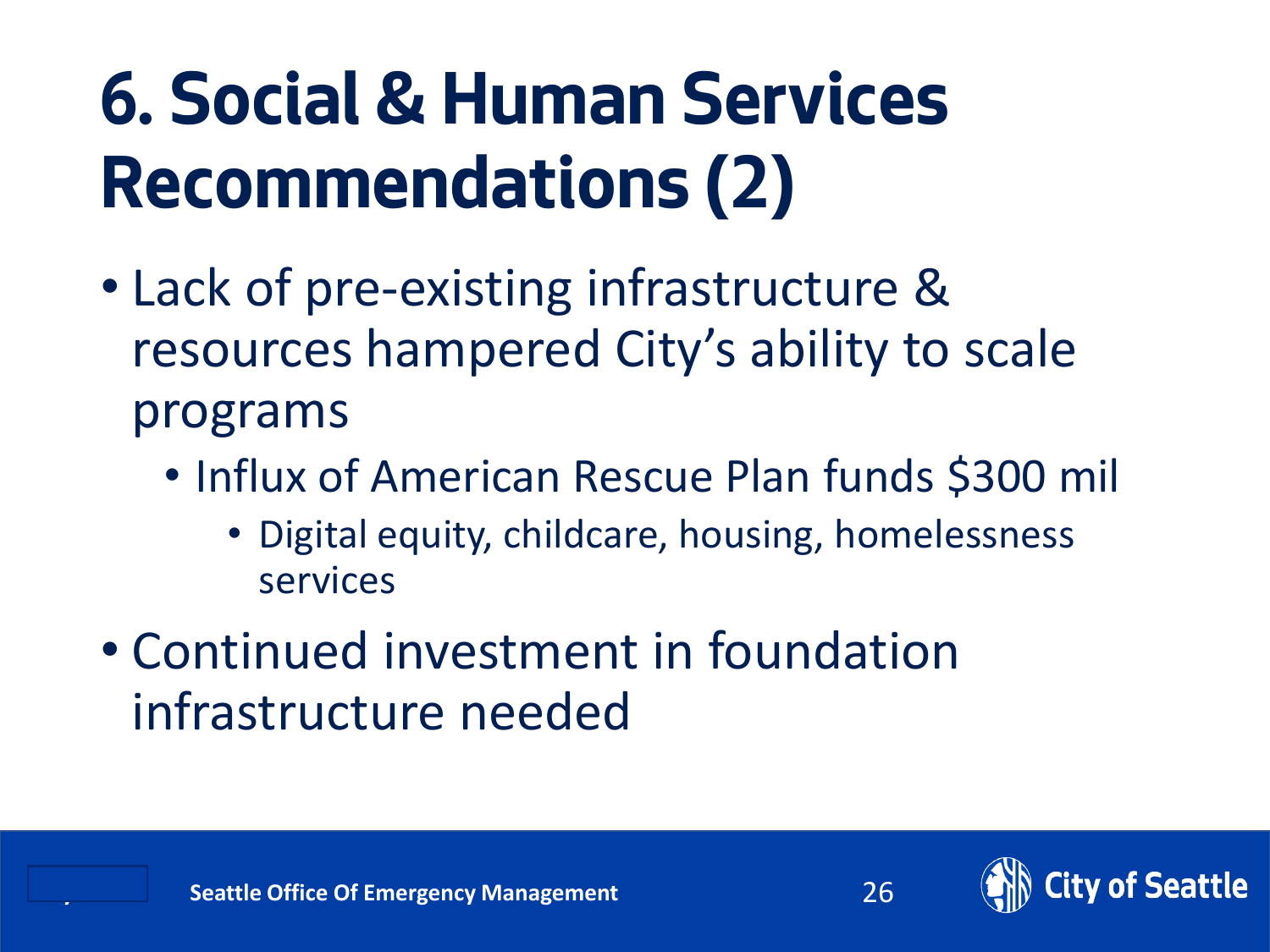# **7. Support for Business & Economic Recovery Successes**

- Small Business Stabilization Fund (SBSF) provided 10K in grants for business with 25 or fewer employees
	- BIPOC owners 66% rounds 1 & 5, & round for restaurants/bars
- City's paid sick leave and safe time for those still working
- New ordinances for gig workers
- Strong interdepartmental coordination for technical support for small businesses
	- Social distancing, capacity limits, operating in public right of way
- Public Space activations; Welcome Back Weeks, support to downtown businesses

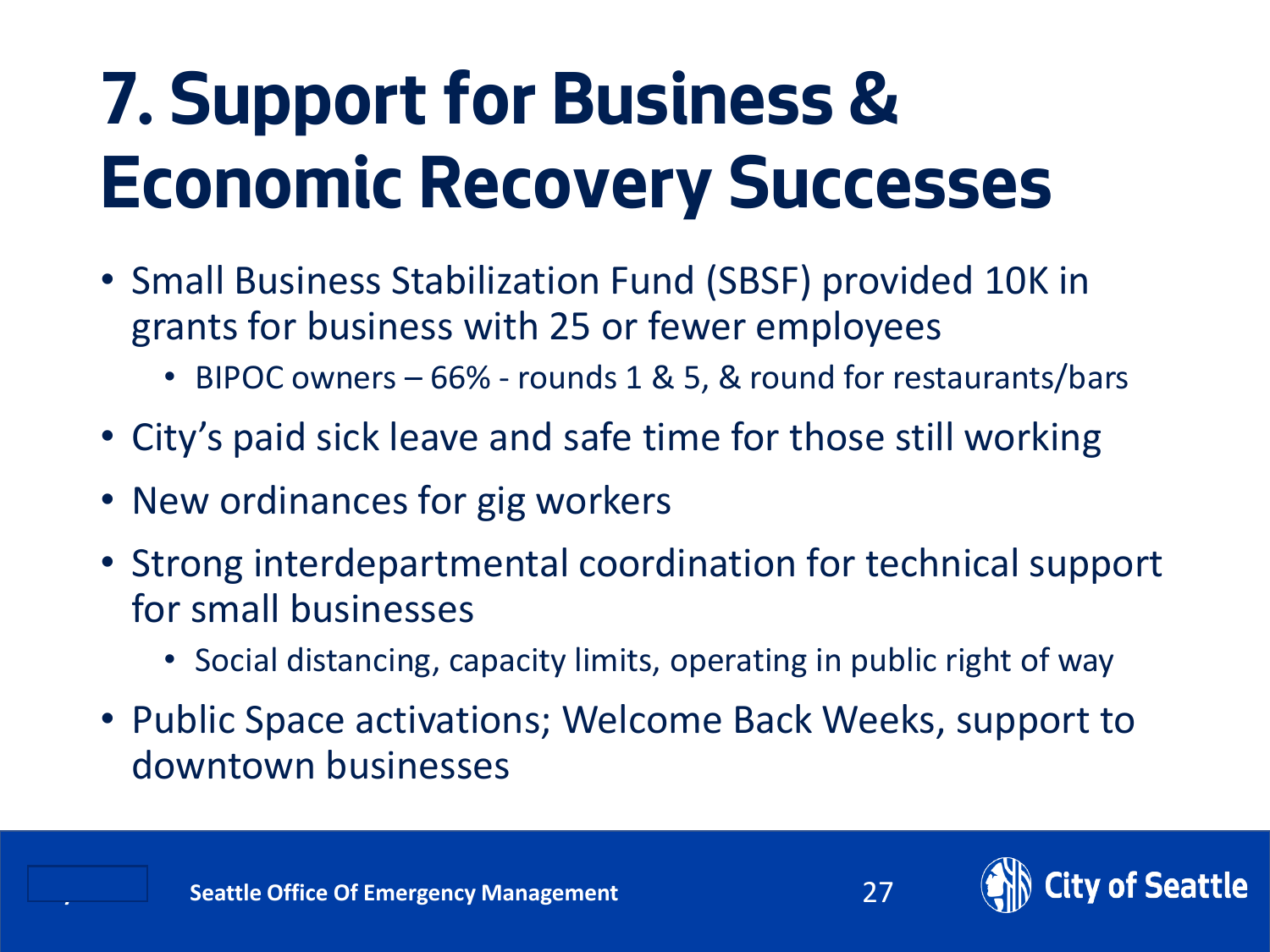### **7. Support for Business & Economic Recovery Recommendations**

- Capture lessons learned to target support to business owners not supported by state or federal programs
- Hold listening sessions with large employers to understand where they need support
- Institutionalize processes to expand SPSF
- Maintain Race & Social Justice Index, Displacement Risk Index, and other data for targeting limited resources

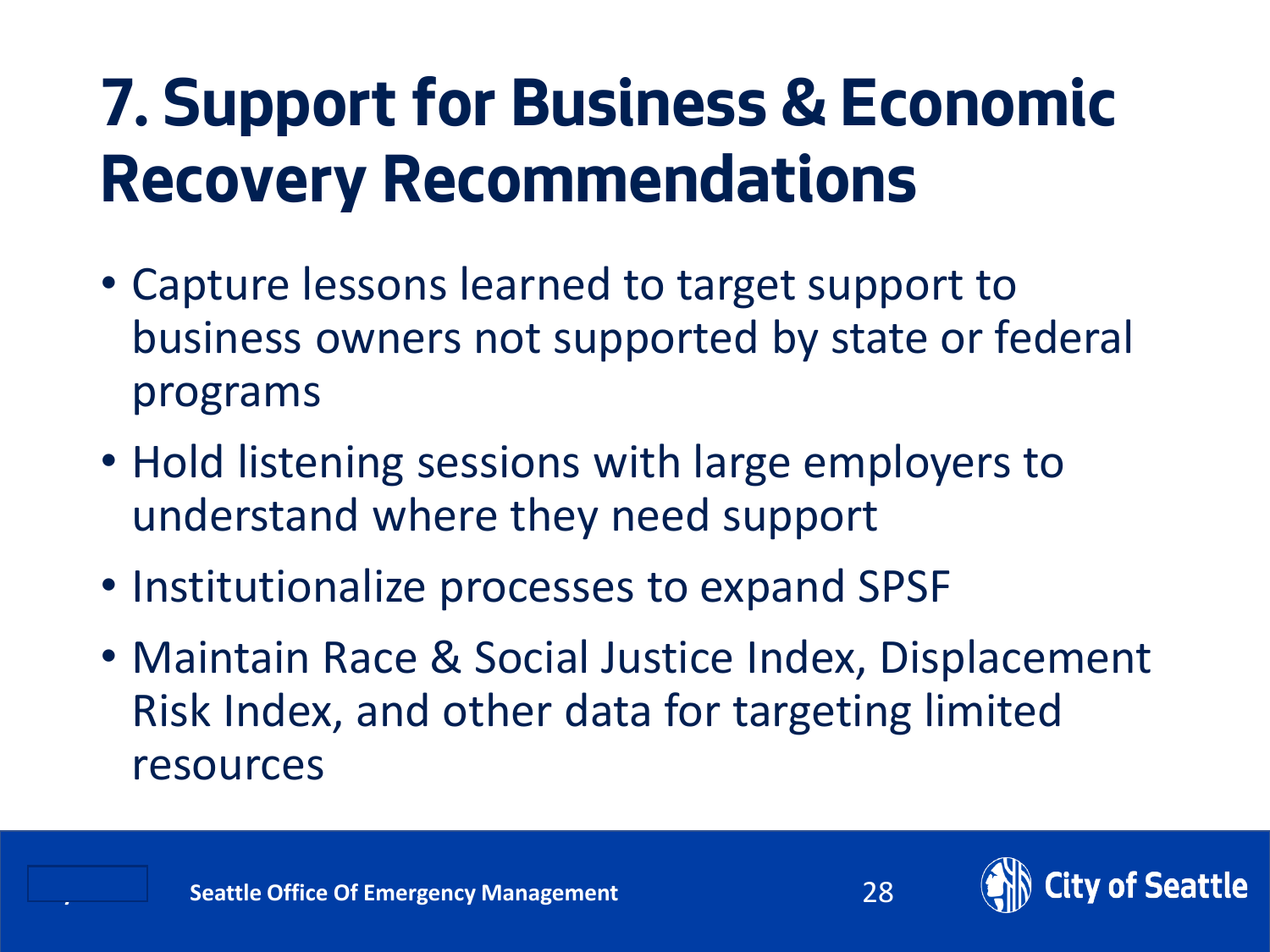### **7. Support for Business & Economic Recovery Recommendations (2)**

- Document interdepartmental actions for support to businesses, labor, housing, food security, childcare
- Expand communications & technical assistance for business owners who speak languages other than English
- Expand workforce development & retraining
	- Emergency staffing plan needed OED & Labor **Standards**
- Further leverage interdepartmental collaborations & community partners for access to resources – understand community needs



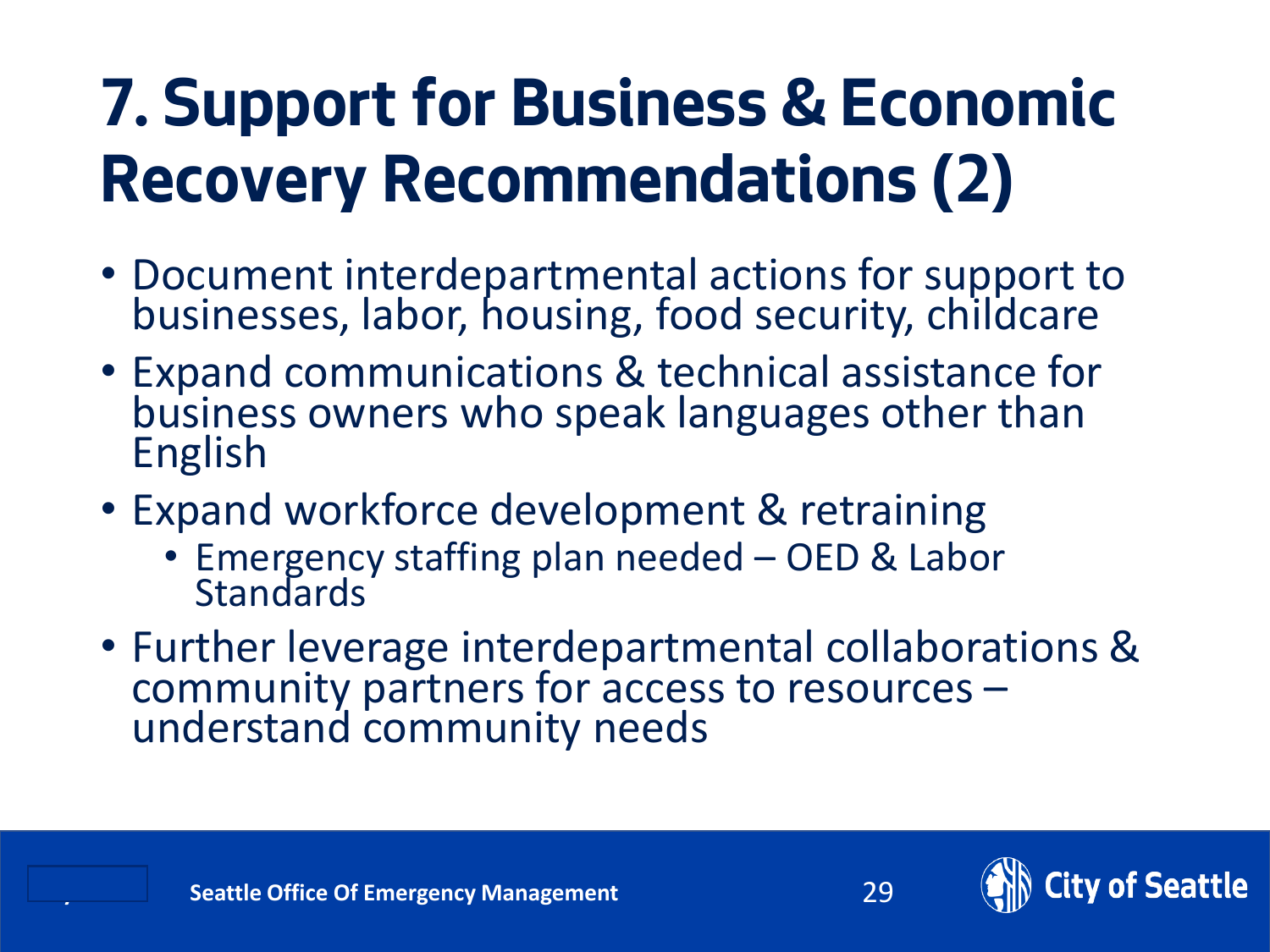# **8. Staff Redeployment Successes**

- Early in pandemic, redeployment was personal – issued by individuals – staff responded
- Later, agreements signed by City & Labor reps
- ITD developed technology platform for large scale redeployment of staff



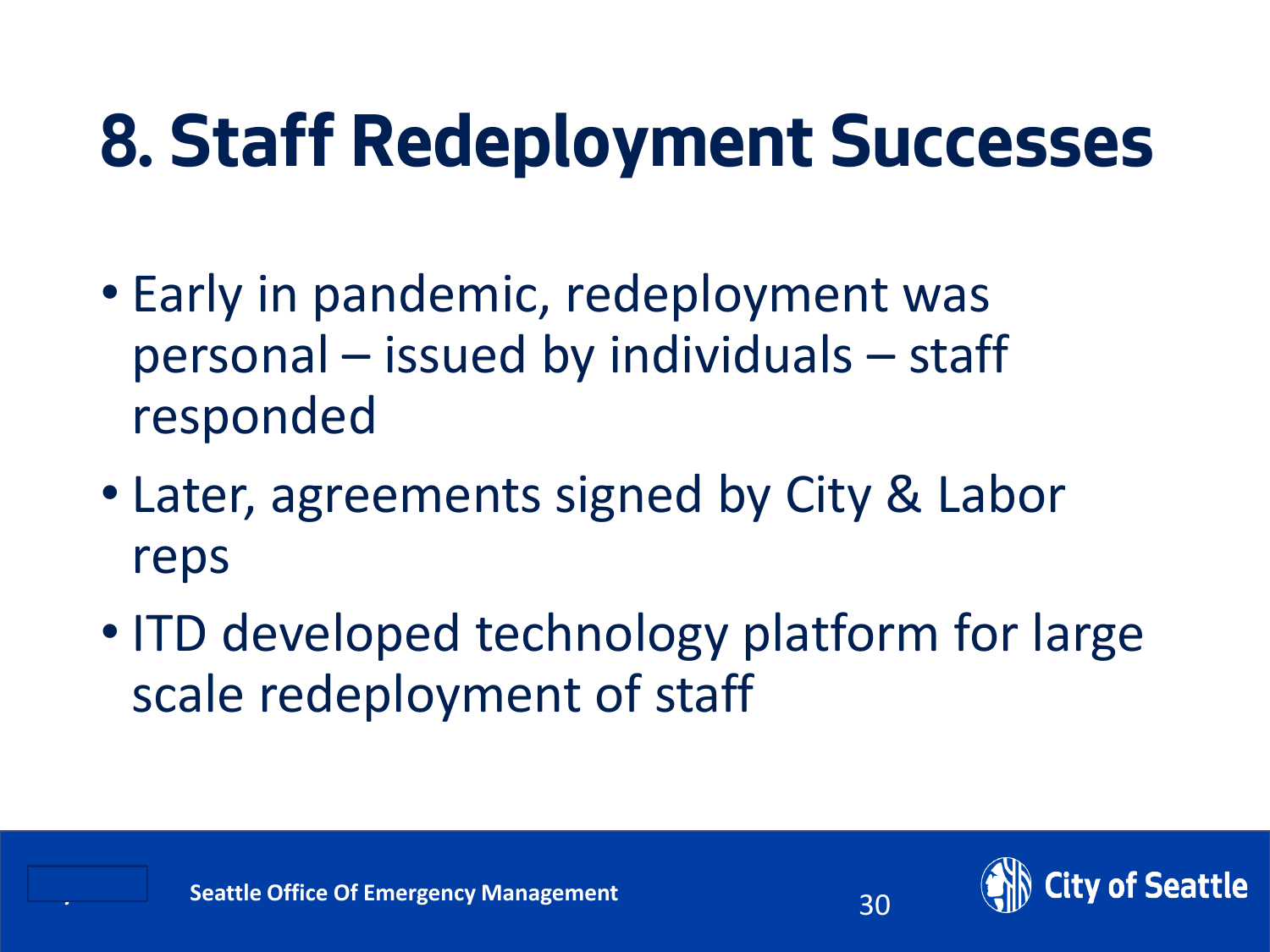### **8. Staff Redeployment Recommendations**

- Shared understanding of need for redeployments during emergency response
- Establish template agreements with Labor for redeployment
- Augment technology platform
	- Inventory of skill sets
	- Define skill sets most needed
	- Practice redeployment in exercises
- Update enterprise systems and centralize HR functions

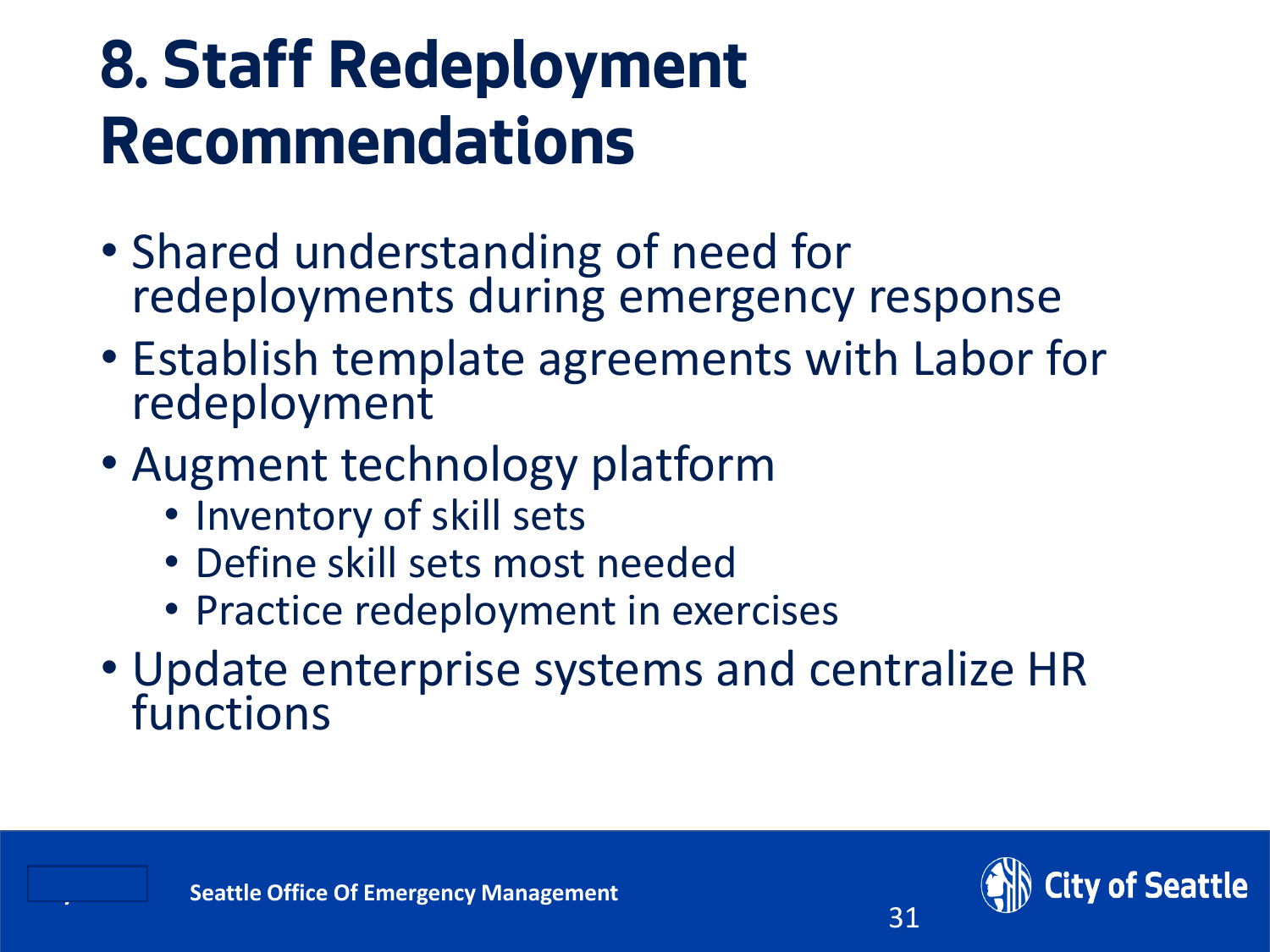### **Improvement Plan**

- Developed with Department input
	- Strategic Working Group (SWG)
	- Timeline included
- Actions based on recommendations in each section (Deep Dive)
- Lead and supporting departments
- Many improvement items will be addressed in infectious disease plan update
- Others pertain to Emergency Operations Plan update

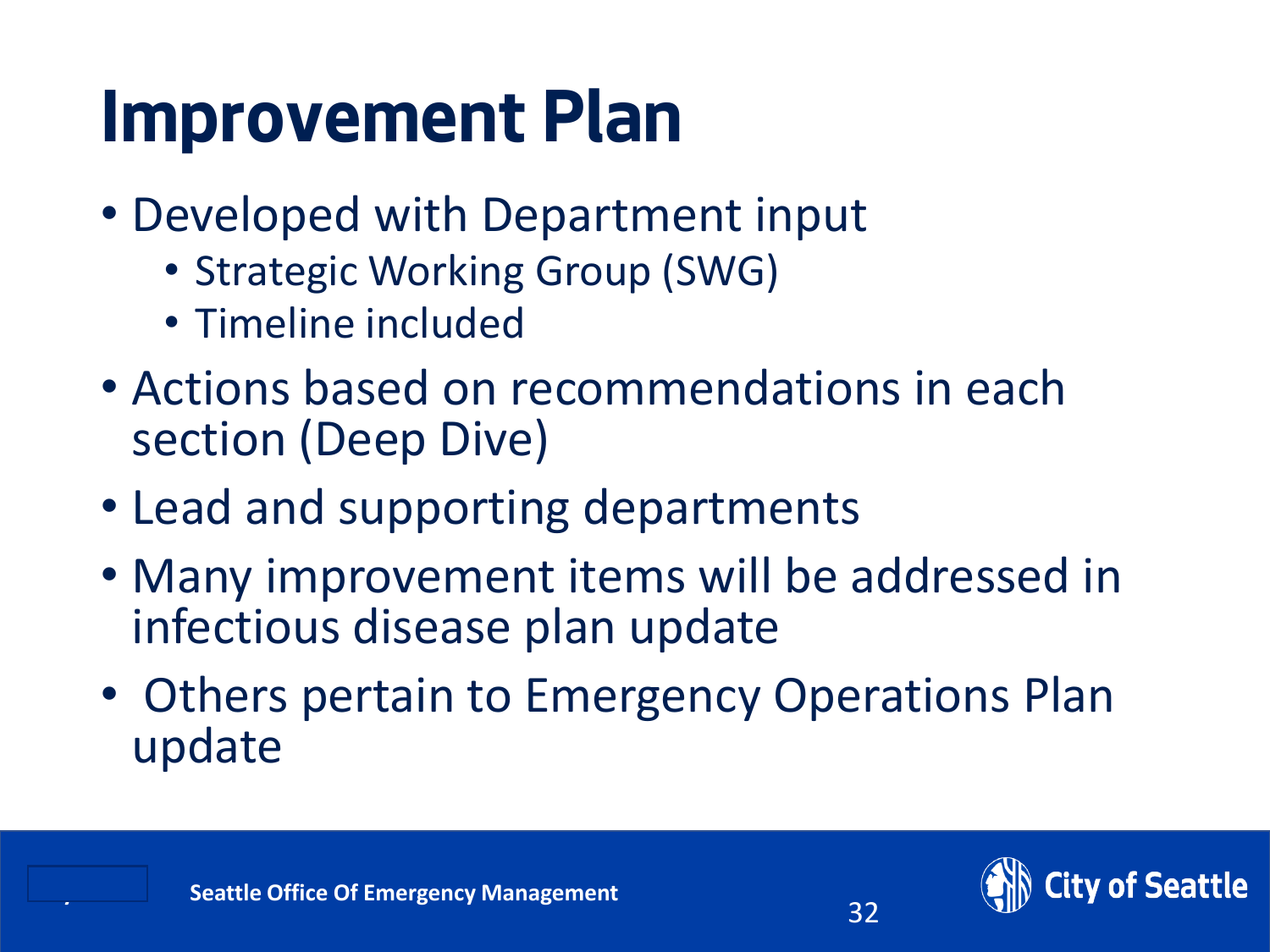# **Next Steps**

- Input on partner jurisdictions'/organizations' AARs
	- Seattle's AAR started first
- Continue work on Improvement Items
	- Emergency Operations Plan Revision
	- Infectious Disease Plan revision (aligned with Public Health)